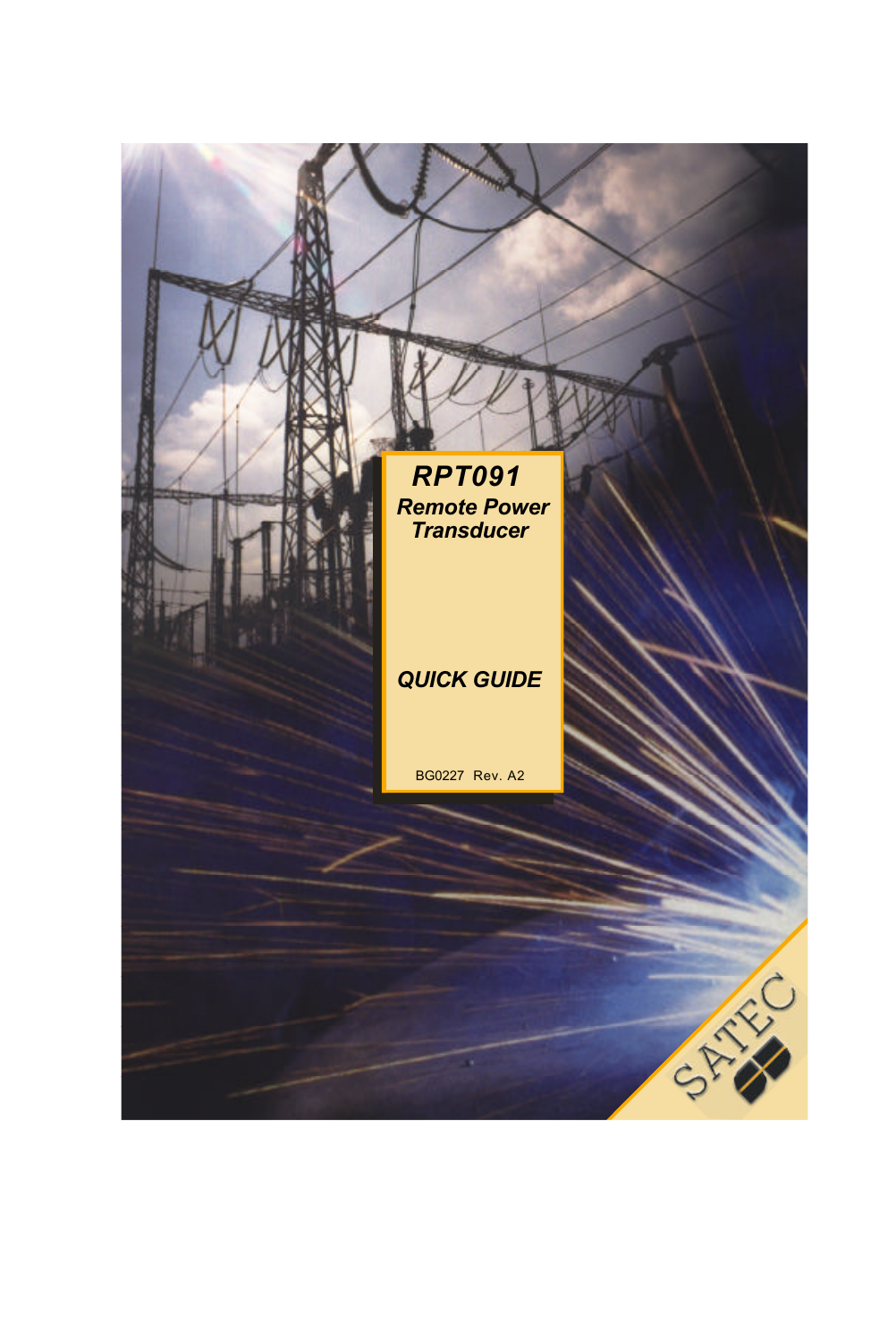# *RPT091 Remote Power Transducer* **QUICK GUIDE**

The *RPT091* is a compact three-phase AC Remote Power Transducer. The unit operates with a remote master (computer or PLC), and with an optional Remote Display Module (*RDM091*) for local display/setup. The *RDM091* is stand-alone or operable with a remote master, and can be panel-mounted or hand-held. Communications are via an RS-422 or RS-485 line, operable in multi-drop mode for connection of up to 32 instruments to a single line.

#### **IMPORTANT**

**Please read instructions contained in this manual before performing installation, and take note of the following precautions:** 

- 1. **Ensure that all incoming AC power and other power sources are turned OFF** before performing any work on the instrument. Failure to do so may result in serious or even fatal injury and/or equipment damage.
- 2. **Before connecting the instrument to the power source, check the labels** on the side of the instrument to ensure that your instrument is equipped with the appropriate power supply voltage, input voltages, currents, analog output and communication protocol for your application. Also check the correctness of other ordering options.
- 3. **Under no circumstances should the instrument be connected to a** power source if it is damaged.
- 4. **To prevent potential fire or shock hazard, do not expose the instrument** to rain or moisture.
- 5. **Mount the instrument away from heat sources in a dirt-free environment.** Do not operate the instrument in direct sunlight.
- 6. **The secondary of an external current transformer must never be** allowed to be open circuit when the primary is energized. An open circuit can cause high voltages, possibly resulting in equipment damage, fire and even serious or fatal injury. Ensure that the current transformer wiring is made through shorting switches and is secured using an external strain relief to reduce mechanical strain on the screw terminals, if necessary.
- 7. **The** *RPT091* **relays should not be used for basic (primary) protection of** power lines, transformers or motors, or for protection of people from injury.
- 8. **Setup procedures must be performed only by qualified personnel** familiar with the instrument and its associated electrical equipment.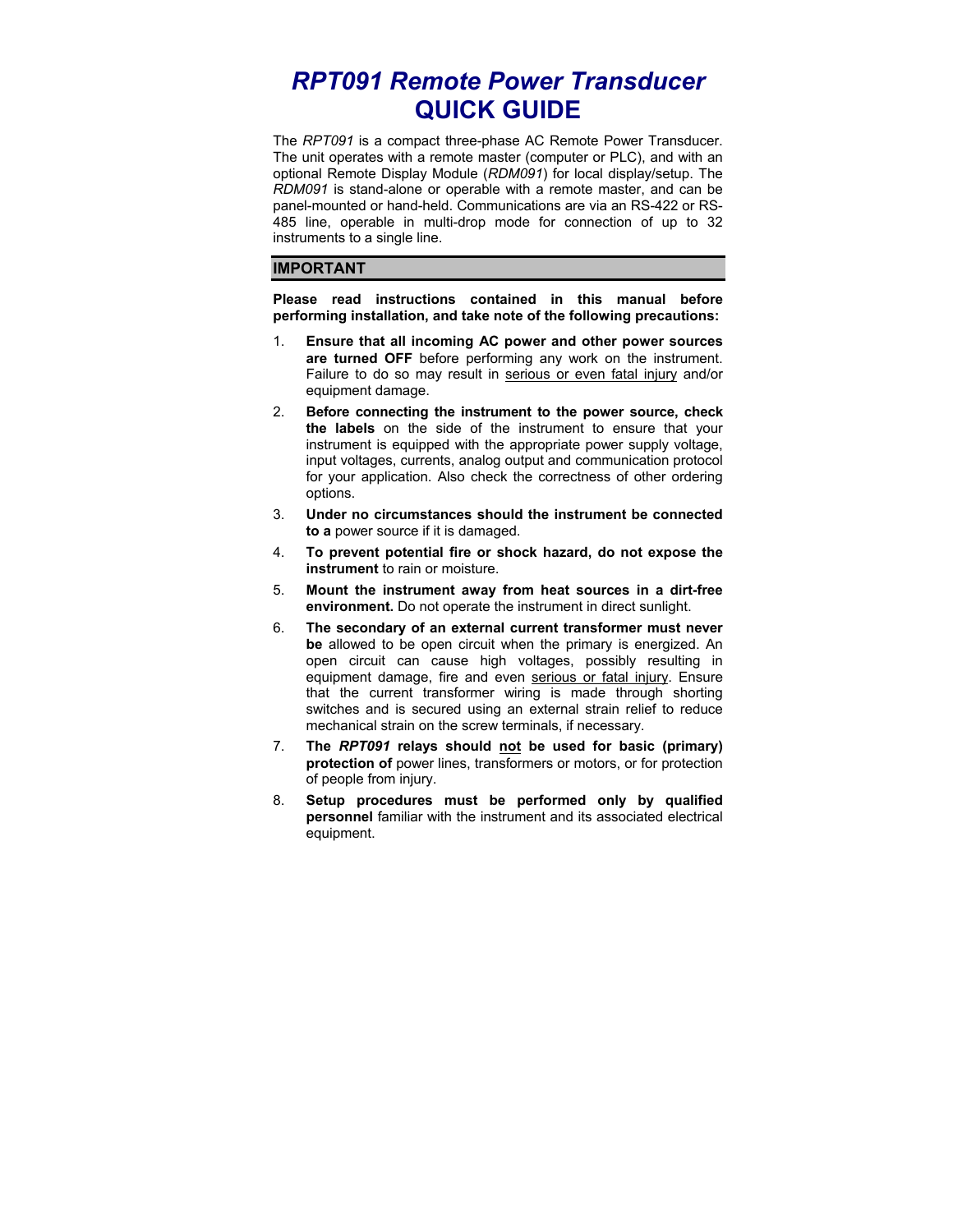- 9. **DO NOT attempt to open the instrument under any circumstances.**
- 10. **Although designed to operate in an electrically noisy environment,** the instrument should not be placed near very high electric fields. In the event that the instrument is mounted in a harsh, noisy environment with high potential for electromagnetic impulses from heavy switch gears, motors or lightning, it is recommended to install appropriate protective devices such as lightening and over-voltage arresters to all incoming voltage inputs.

#### **LIMITED WARRANTY**

The manufacturer offers the customer a 24-month functional warranty on the instrument for faulty workmanship or parts from date of dispatch from the distributor. In all cases, this warranty is valid for 36 months from the date of production. This warranty is on a return to factory basis.

The manufacturer does not accept liability for any damage caused by instrument malfunction. The manufacturer accepts no responsibility for the suitability of the instrument to the application for which it was purchased.

Failure to install, setup or operate the instrument according to the instructions herein will void the warranty.

Your instrument may be opened only by a duly authorized representative of the manufacturer. The unit should only be opened in a fully anti-static environment. Failure to do so may damage the electronic components and will void the warranty.

#### **NOTE**

The greatest care has been taken to manufacture and calibrate your instrument. However, these instructions do not cover all possible contingencies that may arise during installation, operation or maintenance, and not all details and variations of this equipment are covered by these instructions.

For additional information regarding installation, operation or maintenance of this instrument, contact the manufacturer or your local representative or distributor.

**BG0227 Rev. A2**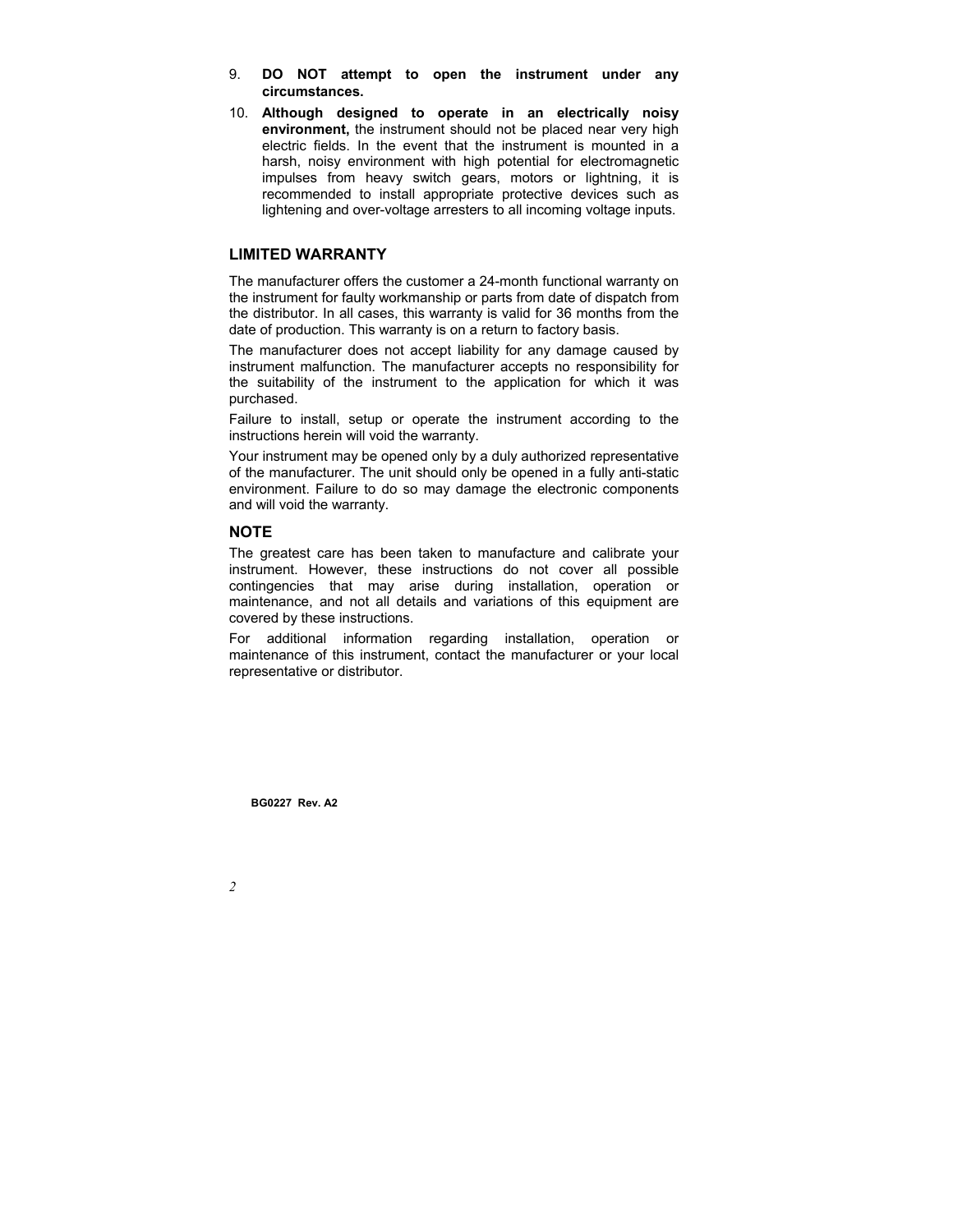## Table of Contents

| 1  | Measured Parameters and Outputs_____________________ |     |  |  |  |
|----|------------------------------------------------------|-----|--|--|--|
| 2  |                                                      |     |  |  |  |
| 3  |                                                      |     |  |  |  |
|    |                                                      |     |  |  |  |
|    |                                                      |     |  |  |  |
|    |                                                      |     |  |  |  |
|    |                                                      |     |  |  |  |
|    |                                                      |     |  |  |  |
|    |                                                      |     |  |  |  |
|    |                                                      |     |  |  |  |
| 4  |                                                      | 14  |  |  |  |
| 5  |                                                      | -18 |  |  |  |
|    |                                                      |     |  |  |  |
|    |                                                      |     |  |  |  |
| 6. |                                                      | 22  |  |  |  |
| 7  |                                                      | 24  |  |  |  |
|    |                                                      | 27  |  |  |  |

Instrument Dimensions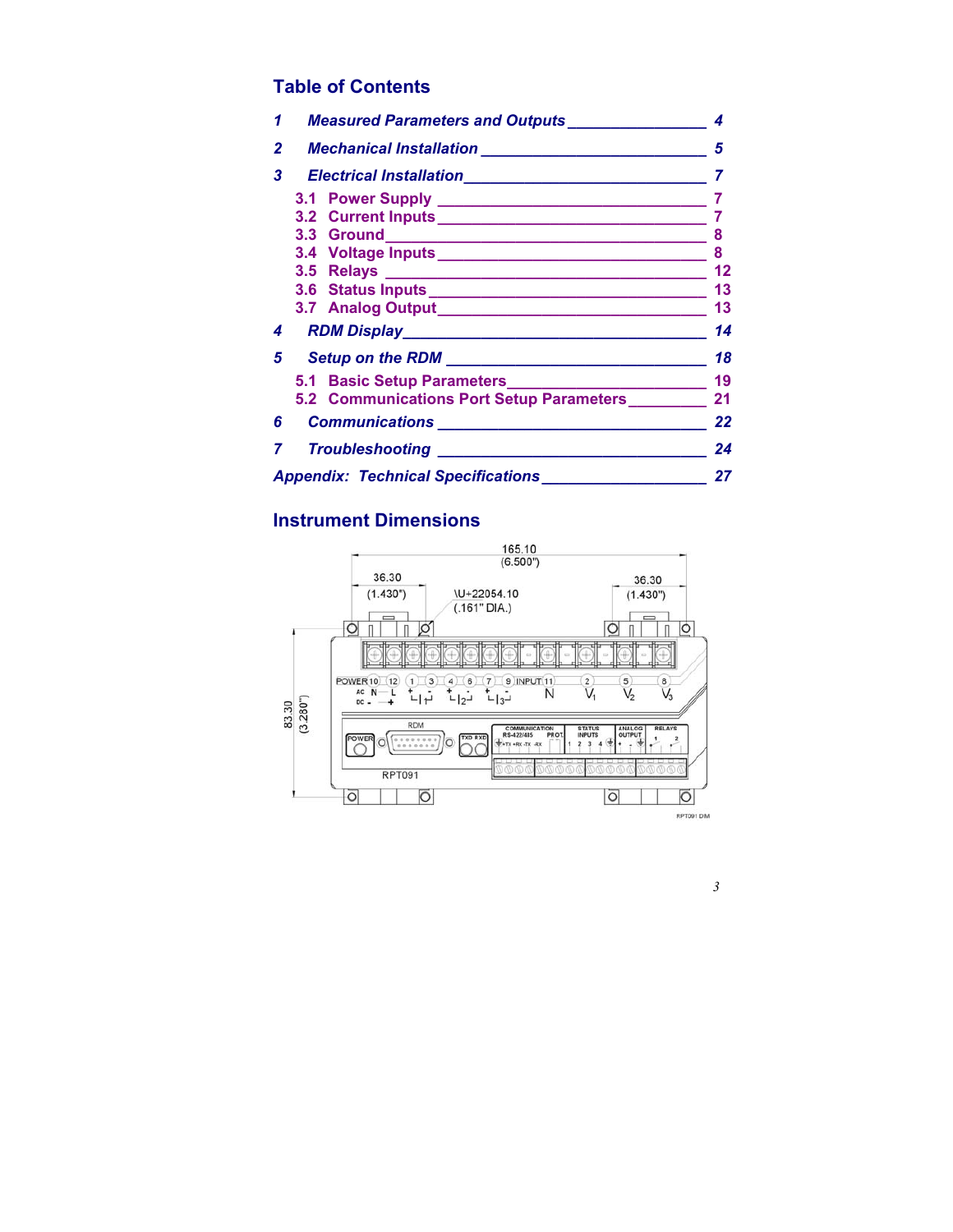# **1 Measured Parameters and Outputs**

'•' = averages of 8, 16, or 32 real-time values; '**+**' = real-time values, 1 frequency cycle

| <b>Parameter</b>                          | Commu-<br>nication | <b>Display</b><br><b>RDM</b> | <b>Analog</b><br>Output | <b>Pulsing</b><br>Relay | Alarm/Con-<br>trol Relay |  |
|-------------------------------------------|--------------------|------------------------------|-------------------------|-------------------------|--------------------------|--|
| <b>Voltages and Currents</b>              |                    |                              |                         |                         |                          |  |
| Voltage (L-n/L-L) per phase               | $\bullet$ +        | $\bullet$                    | $\bullet$ +             |                         | $\bullet$ +              |  |
| Current per phase                         | $\bullet$ +        | $\bullet$                    | $\bullet$ +             |                         | $\bullet$ +              |  |
| Neutral (unbalanced) current              | $\bullet$ +        | $\bullet$                    | $\bullet$               |                         | $\bullet$                |  |
| <b>Powers</b>                             |                    |                              |                         |                         |                          |  |
| kW per phase                              | $\bullet$ +        | ٠                            |                         |                         |                          |  |
| kvar per phase                            | $\bullet$ +        | $\bullet$                    |                         |                         |                          |  |
| kVA per phase                             | $\bullet$ +        | ٠                            |                         |                         |                          |  |
| Power factor per phase                    | $\bullet$ +        | $\bullet$                    |                         |                         |                          |  |
| kW total                                  | $\bullet$ +        | $\bullet$                    | $\bullet$ +             |                         | $\bullet$                |  |
| kvar total                                | $\bullet$ +        | $\bullet$                    | $\bullet$ +             |                         | $\bullet$                |  |
| kVA total                                 | $\bullet$ +        | $\bullet$                    | $\bullet$ +             |                         | $\bullet$                |  |
| Power factor total                        | $\bullet$ +        | $\bullet$                    | $\bullet$ +             |                         | $\bullet$                |  |
| Frequency                                 | $\bullet$ +        | $\bullet$                    | $\bullet$ +             |                         | $\bullet$                |  |
| <b>Demand</b>                             |                    |                              |                         |                         |                          |  |
| Ampere Demand per phase                   | ٠                  |                              |                         |                         | $\bullet$                |  |
| Max. Amp. Demand per phase                | $\bullet$          | ٠                            |                         |                         |                          |  |
| Accumulated kW Demand                     | $\bullet$          |                              | $\bullet$               |                         | $\bullet$                |  |
| Accumulated kVA Demand                    | $\bullet$          |                              | ٠                       |                         | $\bullet$                |  |
| <b>kW</b> Demand                          | $\bullet$          |                              |                         |                         | $\bullet$                |  |
| <b>KVA Demand</b>                         | $\bullet$          |                              |                         |                         | $\bullet$                |  |
| <b>kW Sliding Demand</b>                  | ٠                  |                              |                         |                         | $\bullet$                |  |
| <b>KVA Sliding Demand</b>                 | $\bullet$          |                              |                         |                         | $\bullet$                |  |
| kW Maximum Sliding Demand                 | $\bullet$          | $\bullet$                    |                         |                         |                          |  |
| <b>KVA Maximum Sliding Demand</b>         | $\bullet$          | $\bullet$                    |                         |                         |                          |  |
| <b>Energy</b>                             |                    |                              |                         |                         |                          |  |
| kWh Import per phase                      | $\bullet$          | $\bullet$                    |                         |                         |                          |  |
| kvarh Import per phase                    | $\bullet$          | ٠                            |                         |                         |                          |  |
| kVAh Import per phase                     | $\bullet$          |                              |                         |                         |                          |  |
| kWh Total Import / Export                 | $\bullet$          | ٠                            |                         | ٠                       |                          |  |
| kvarh Total Import / Export               | $\bullet$          | $\bullet$                    |                         | $\bullet$               |                          |  |
| kvarh Total Absolute                      |                    |                              |                         | $\bullet$               |                          |  |
| <b>kVA</b> Total                          | $\bullet$          | $\bullet$                    |                         | $\bullet$               |                          |  |
| kvarh net                                 |                    |                              |                         |                         |                          |  |
| <b>Harmonic Distortion (RPT091H only)</b> |                    |                              |                         |                         |                          |  |
| Voltage THD per phase                     | $\bullet$ +        | $\bullet$                    |                         |                         | $\ddot{}$                |  |
| Current THD per phase                     | $\bullet$ +        | $\bullet$                    |                         |                         | +                        |  |
| Current TDD per phase                     | $\bullet$ +        | $\bullet$                    |                         |                         | $\ddot{}$                |  |
| K-Factor per phase                        | $\bullet$ +        |                              |                         |                         |                          |  |
| <b>Status</b>                             |                    |                              |                         |                         |                          |  |
| Digital Input Status                      | ٠                  | ٠                            |                         |                         | $\bullet$                |  |
| <b>Relay Output Status</b>                | $\bullet$          | $\bullet$                    |                         |                         |                          |  |
| <b>Alarm Trigger Status</b>               | $\bullet$          |                              |                         |                         |                          |  |
| <b>Phase Rotation</b>                     | $\bullet$          | $\bullet$                    |                         |                         |                          |  |
| Remote Control via Comm.                  | $\bullet$          |                              |                         |                         |                          |  |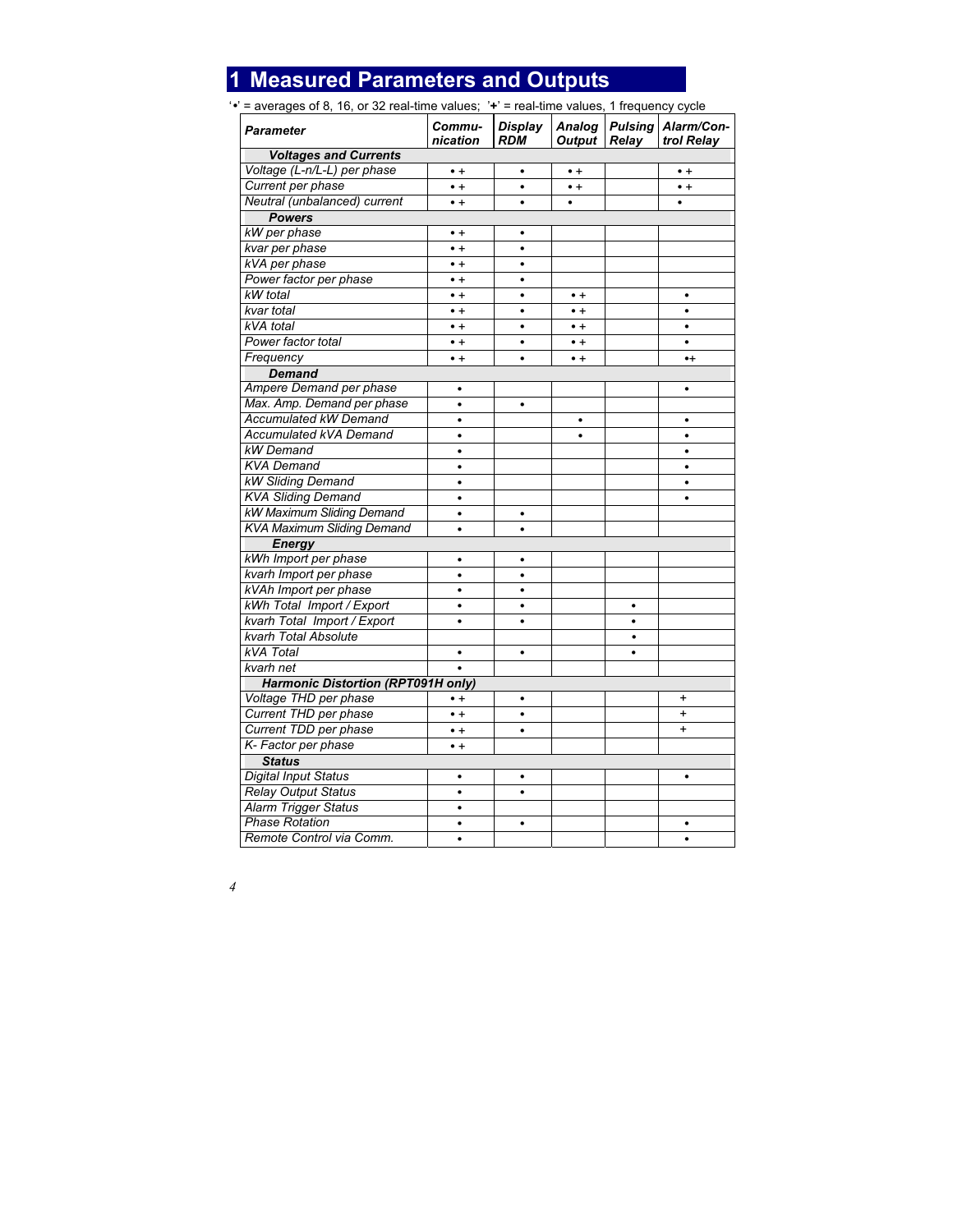# **2 Mechanical Installation**

Inspect the instrument for physical damage incurred in transit. If the instrument is damaged, inform your local distributor immediately.



*Figure 2-1 RDM Cut-out Dimensions* 



*Figure 2-2 RDM Panel Mounting* 

STEP 1: Insert RDM into cut-out. STEP 2: Fasten washers and nut on screws 4.500  $(114.0)$ 

:98-05042-2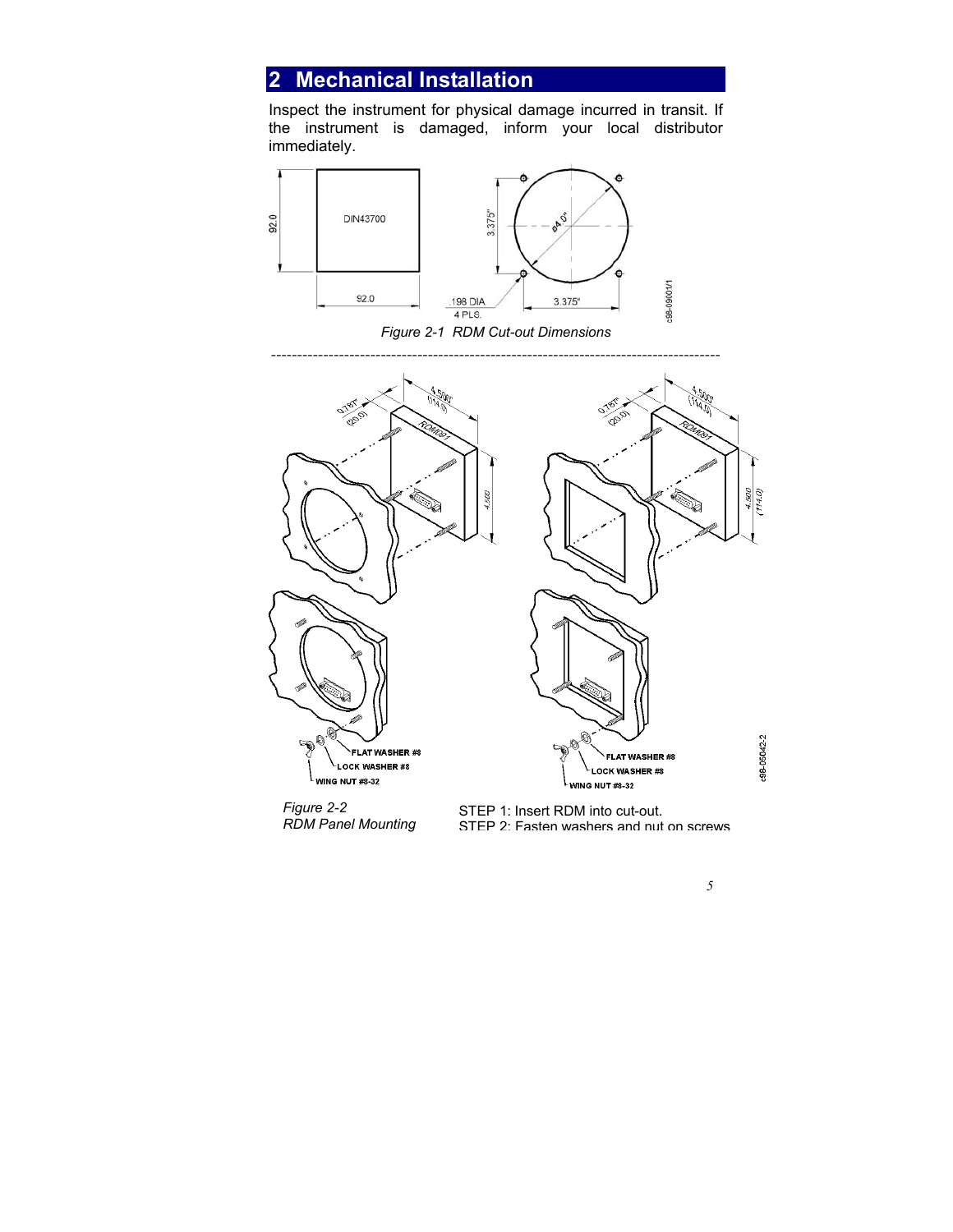

*RPT Mounting*

STEP 5: Assemble 4 screws and washers.

STEP 6: Fasten RPT to brackets; tighten nuts.

STEP 7: Connect RDM to RPT via the 15-pin connectors using cable supplied.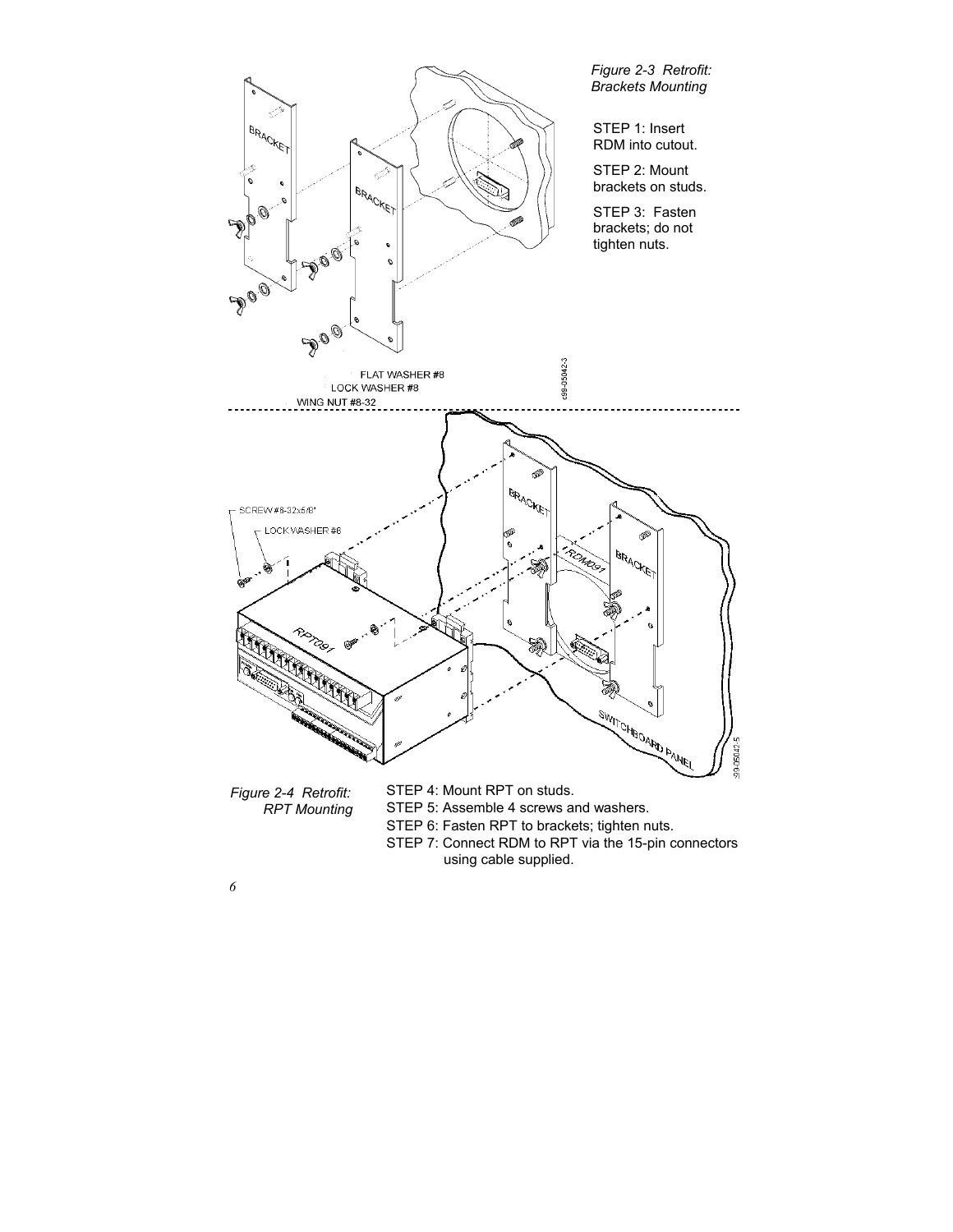# **3 Electrical Installation**

## **3.1 Power Supply**

The power source can be dedicated-fused, or from a monitored voltage if it is within the transducer power supply range.

AC power supply: line to terminal 12; neutral to terminal 10. DC power supply: positive to terminal 12; negative to terminal 10.

![](_page_7_Figure_4.jpeg)

*Figure 3-1 Locations of Terminals: Front View* 

NOTE: Power source connection requires use of the suppression core provided with the instrument.

### **IMPORTANT: It is recommended to solder the wire ends before attaching them to the connectors.**

## **3.2 Current Inputs**

To ensure accurate readings, the input current should not exceed 1.2A RMS and 1.76A amplitude for the 1A CT secondary, or 6A RMS and 8.8A amplitude for the 5A CT secondary.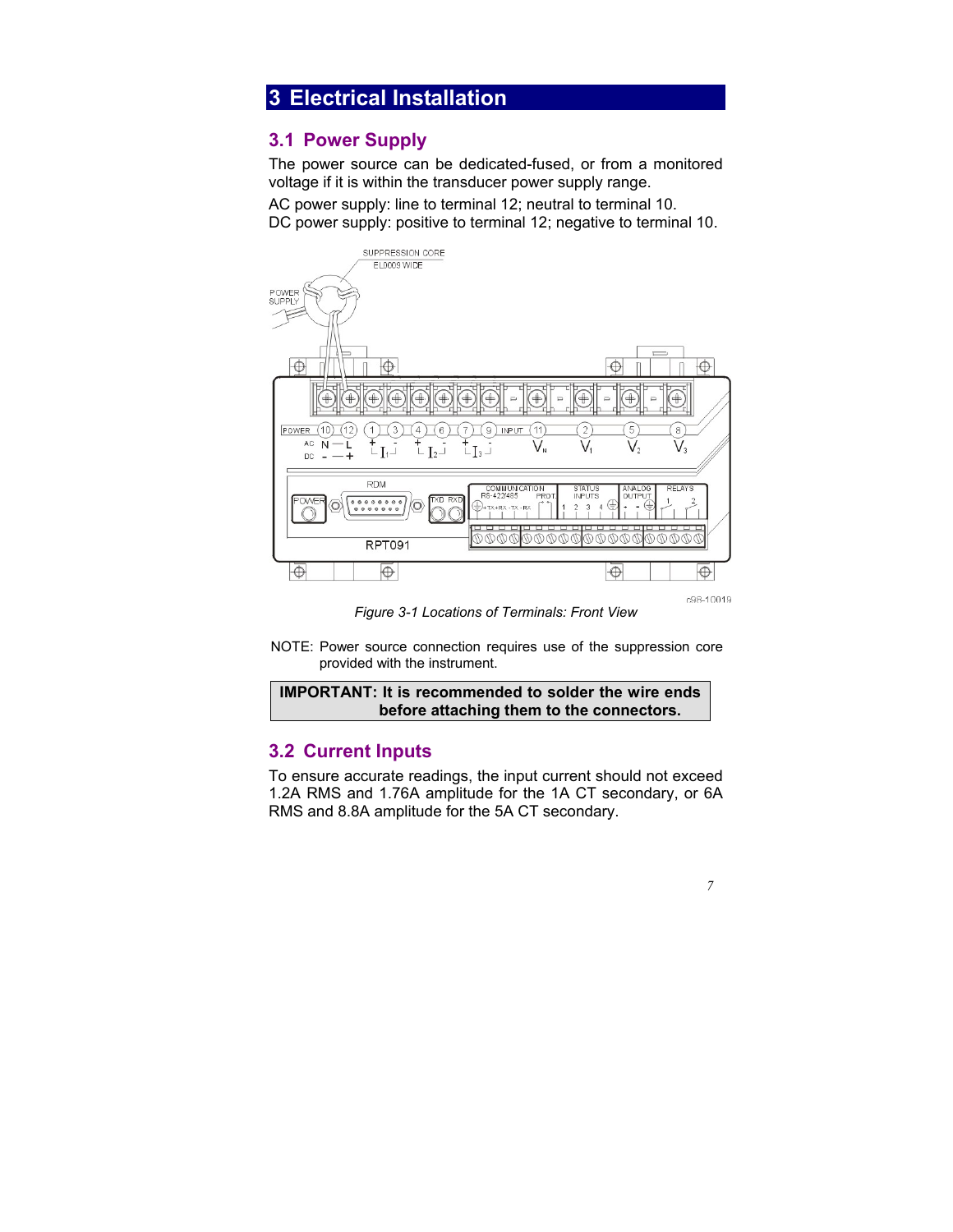If copper wiring is used, its thickness should be  $2.5 - 4$  mm<sup>2</sup> (13 -11 AWG).

## **3.3 Ground**

Connect the chassis ground of the *RPT091* to the switchgear earth ground using dedicated wire greater than 2 mm<sup>2</sup>/14 AWG.

## **3.4 Voltage Inputs**

*Input of 690V (Standard):* To ensure accurate readings, the measured voltage between terminals 2-5, 5-8 and 8-2 should not exceed 790V AC RMS, and the measured voltage between terminals 2-11, 5-11 and 8-11 should not exceed 460V AC RMS and 695V amplitude. Use any of the seven wiring configurations shown in *Figures 3-2* through *3-8*.

*Input of 120V (Option U):* To ensure accurate readings, the measured voltage between terminals 2-5, 5-8, 8-2, 2-11, 5-11 and 8-11 should not exceed 144V AC RMS and 225V amplitude. 120V input usually implies use of a potential transformer (PT). The PT requires use of any of the four wiring configurations shown in *Figures 3-4* through *3-7*.

| <b>Wiring Configurations</b>                                                                               | 'Wiring Mode' Definition                        |                |  |  |
|------------------------------------------------------------------------------------------------------------|-------------------------------------------------|----------------|--|--|
|                                                                                                            | (See parameter setup instructions in Section 5) |                |  |  |
| 3-wire direct connection using 2 3dir2<br>CTs (2-element)                                                  |                                                 | $(Figure 3-2)$ |  |  |
| 4-wire WYE direct connection 4Ln3 or 4LL3 (Figure 3-3)<br>using 3 CTs (3-element)                          |                                                 |                |  |  |
| 4-wire WYE connection using 3 4Ln3 or 4LL3 (Figure 3-4)<br>PTs, 3 CTs (3-element)                          |                                                 |                |  |  |
| 3-wire open delta connection 3OP2<br>using 2 PTs, 2 CTs (2-element)                                        |                                                 | (Figure 3-5)   |  |  |
| 4-wire WYE connection using 2 3Ln3 or 3LL3 (Figure 3-6)<br>PTs, $3 \text{ CTs}$ ( $2\frac{1}{2}$ -element) |                                                 |                |  |  |
| 3-wire open delta connection 3OP3<br>using 2 PTs, 3 CTs $(2\frac{1}{2})$<br>element)                       |                                                 | (Figure 3-7)   |  |  |
| 4-wire delta direct connection 4Ln3 or 4LL3 (Figure 3-8)<br>using 3 CTs (3-element)                        |                                                 |                |  |  |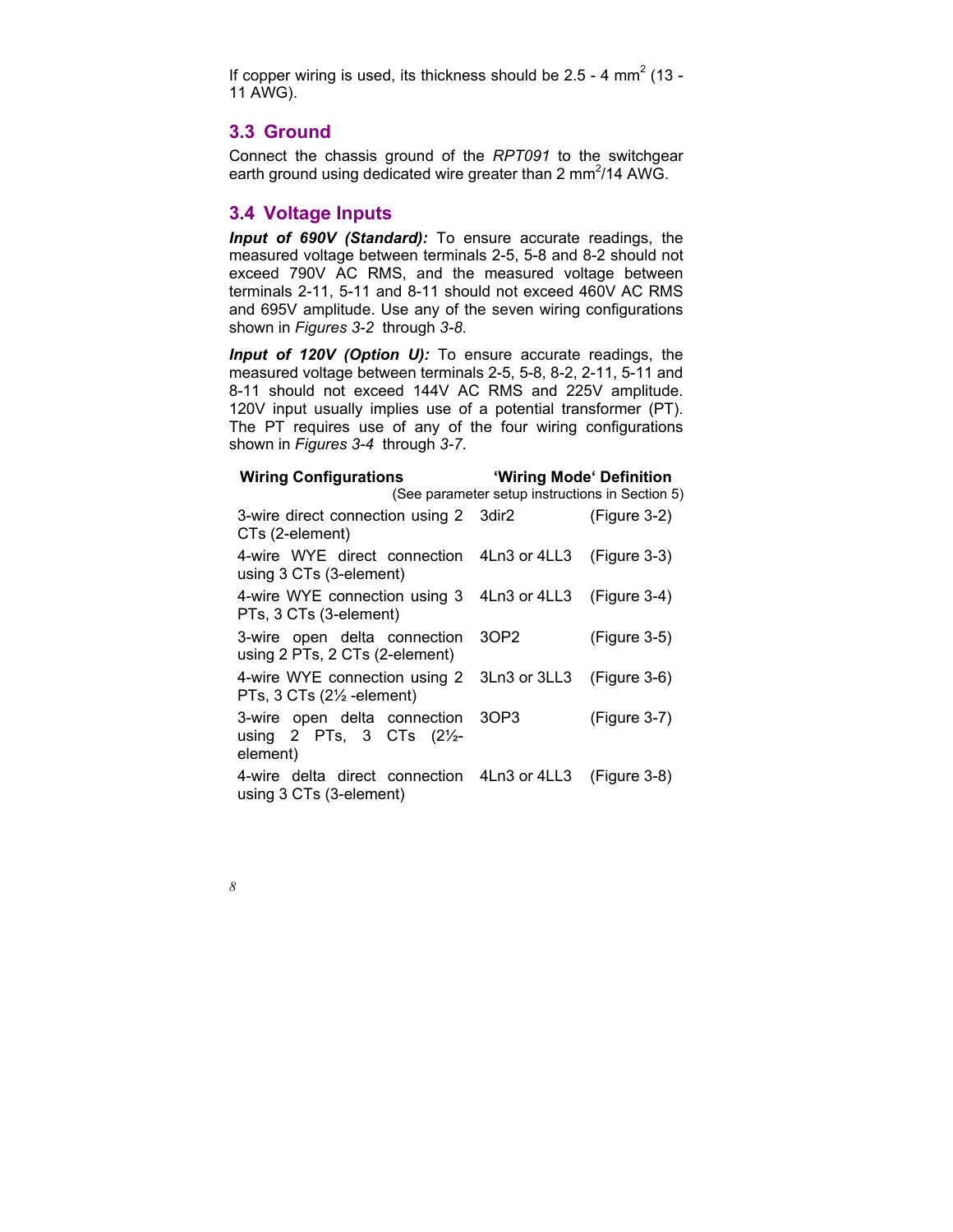![](_page_9_Figure_0.jpeg)

![](_page_9_Figure_1.jpeg)

![](_page_9_Figure_2.jpeg)

![](_page_9_Figure_3.jpeg)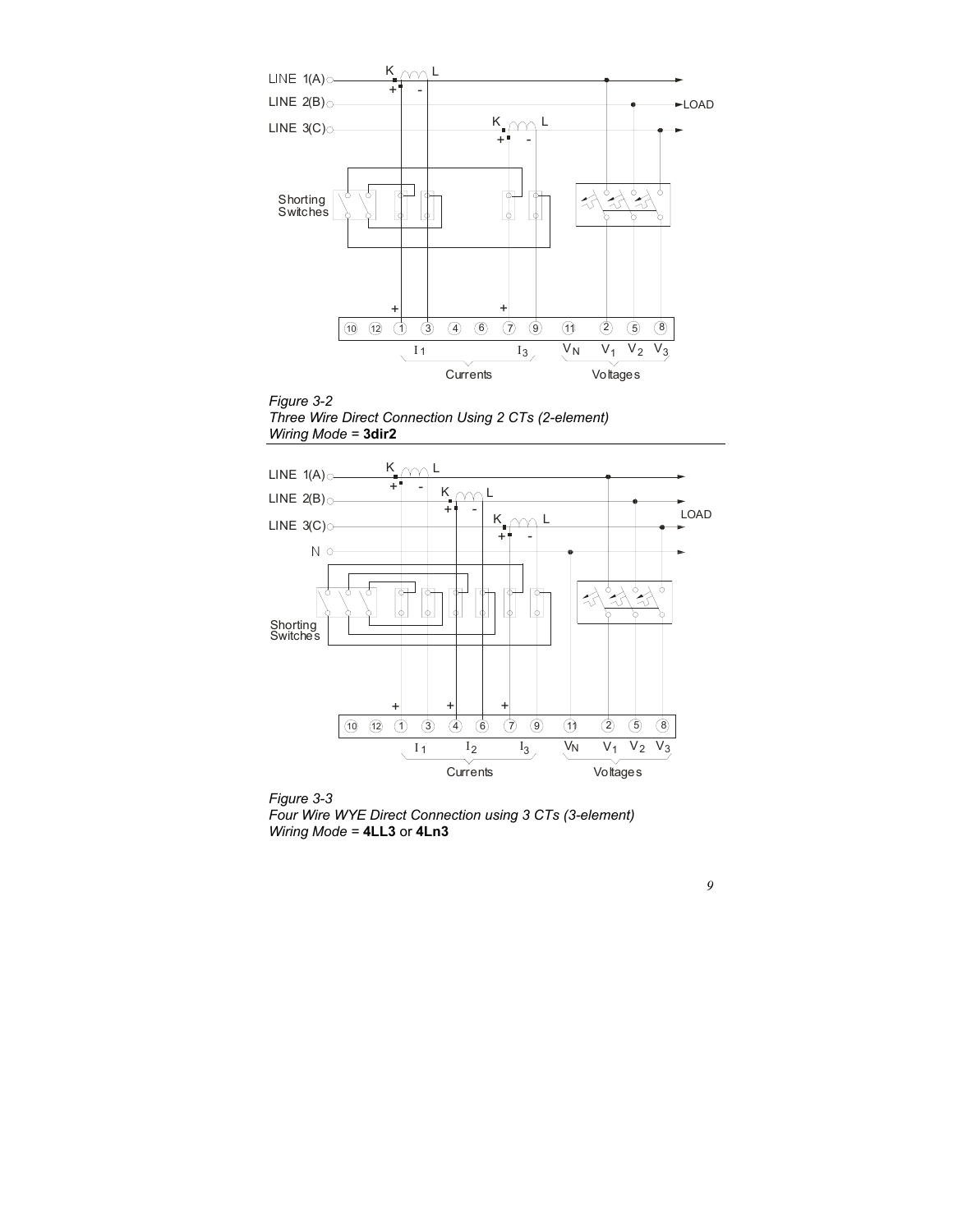![](_page_10_Figure_0.jpeg)

*Figure 3-4 Four Wire Wye Connection Using 3 PTs,3 CTs (3-element) Wiring Mode =* **4LL3** or **4Ln3** 

![](_page_10_Figure_2.jpeg)

![](_page_10_Figure_3.jpeg)

*Three Wire Open Delta Connection Using 2 PTs, 2 CTs (2-element) Wiring Mode =* **3OP2**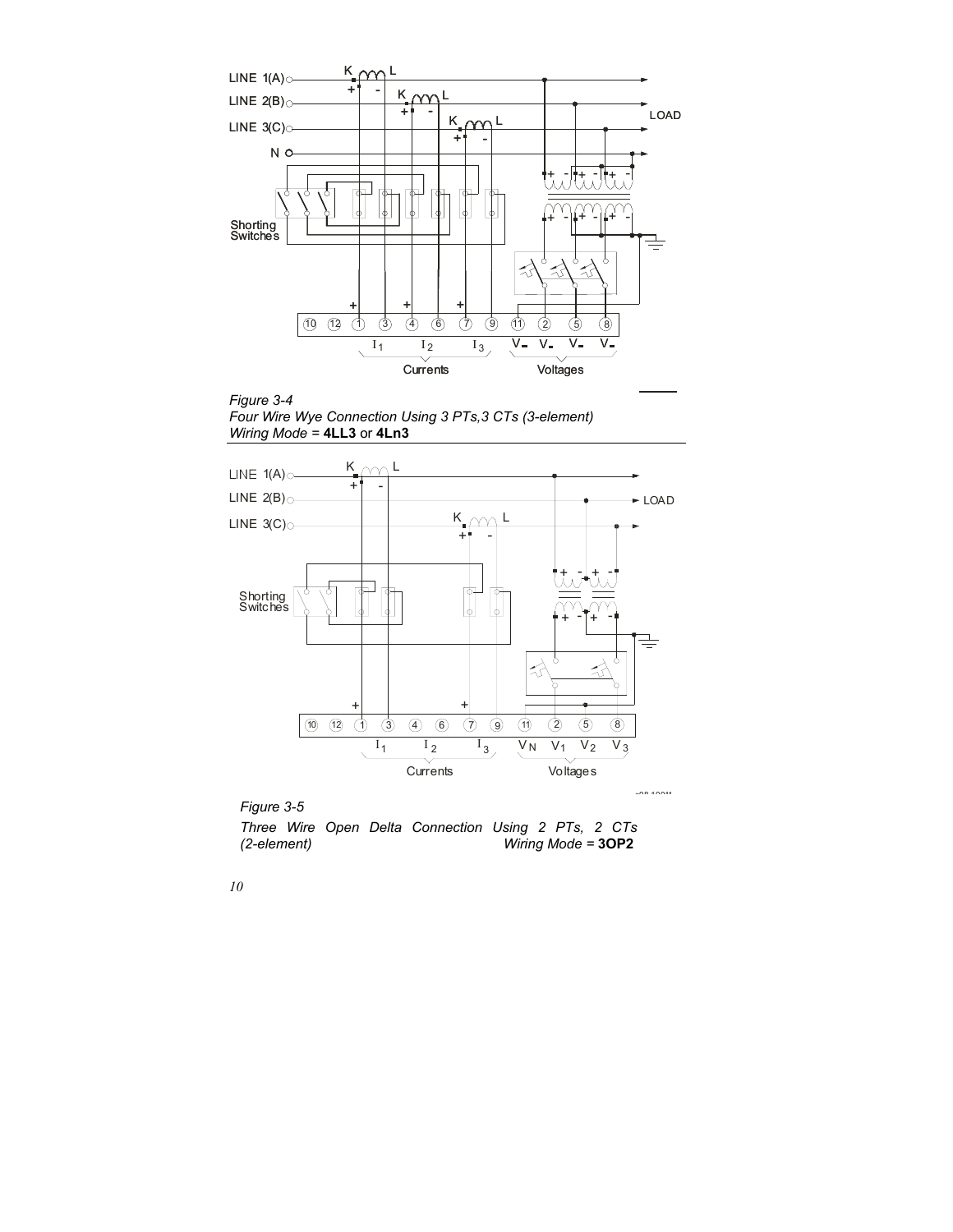![](_page_11_Figure_0.jpeg)

![](_page_11_Figure_1.jpeg)

**[Note**: Use this configuration only if voltages are balanced]

![](_page_11_Figure_3.jpeg)

![](_page_11_Figure_4.jpeg)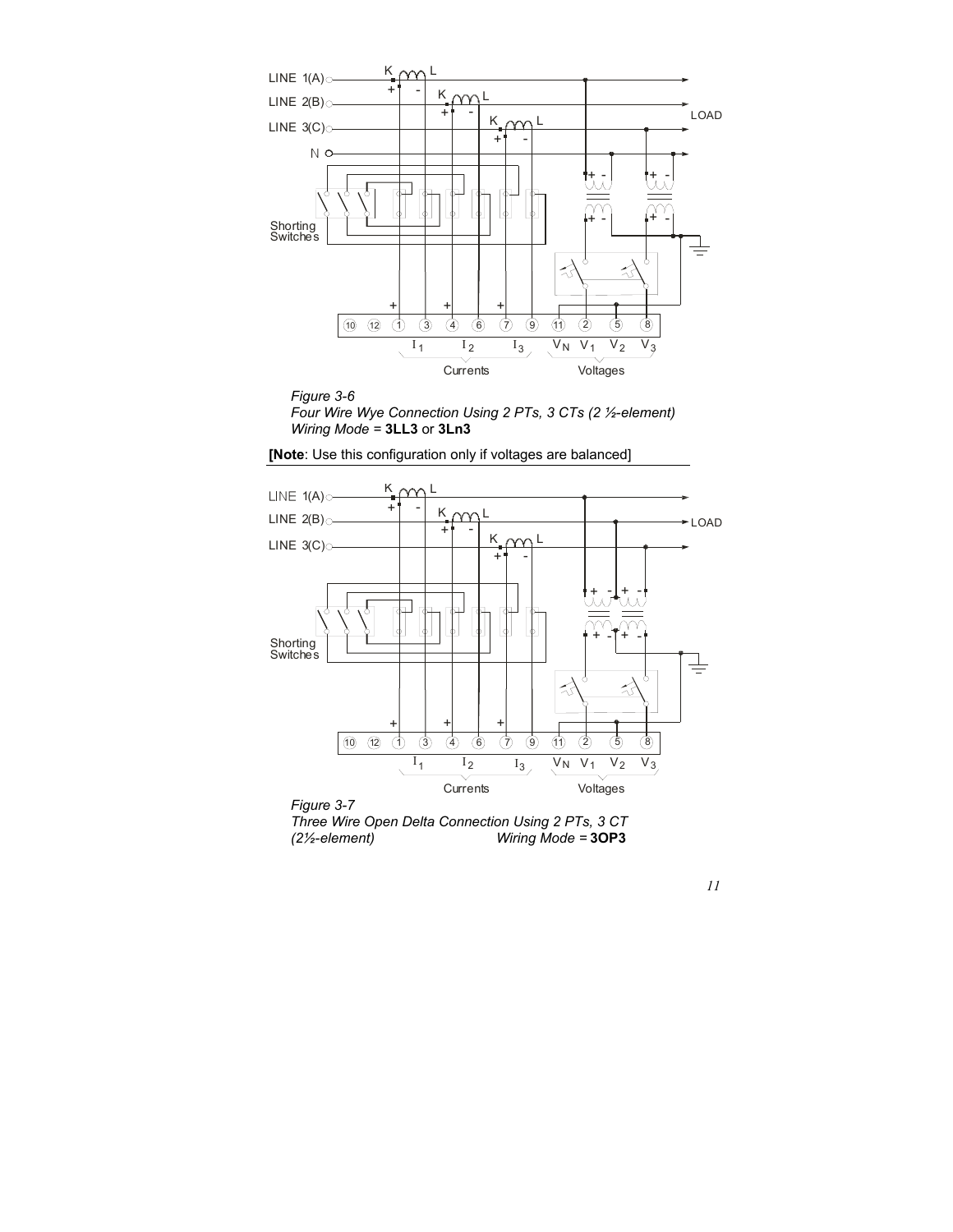![](_page_12_Figure_0.jpeg)

*Figure 3-8 Four Wire Delta Direct Connection Using 3 CTs (3 element) Wiring Mode =* **4LL3** or **4Ln3**

## **3.5 Relays**

Two relays are provided for energy pulsing, alarms or remote control.

![](_page_12_Figure_4.jpeg)

*Figure 3-9 Relay Output Terminal*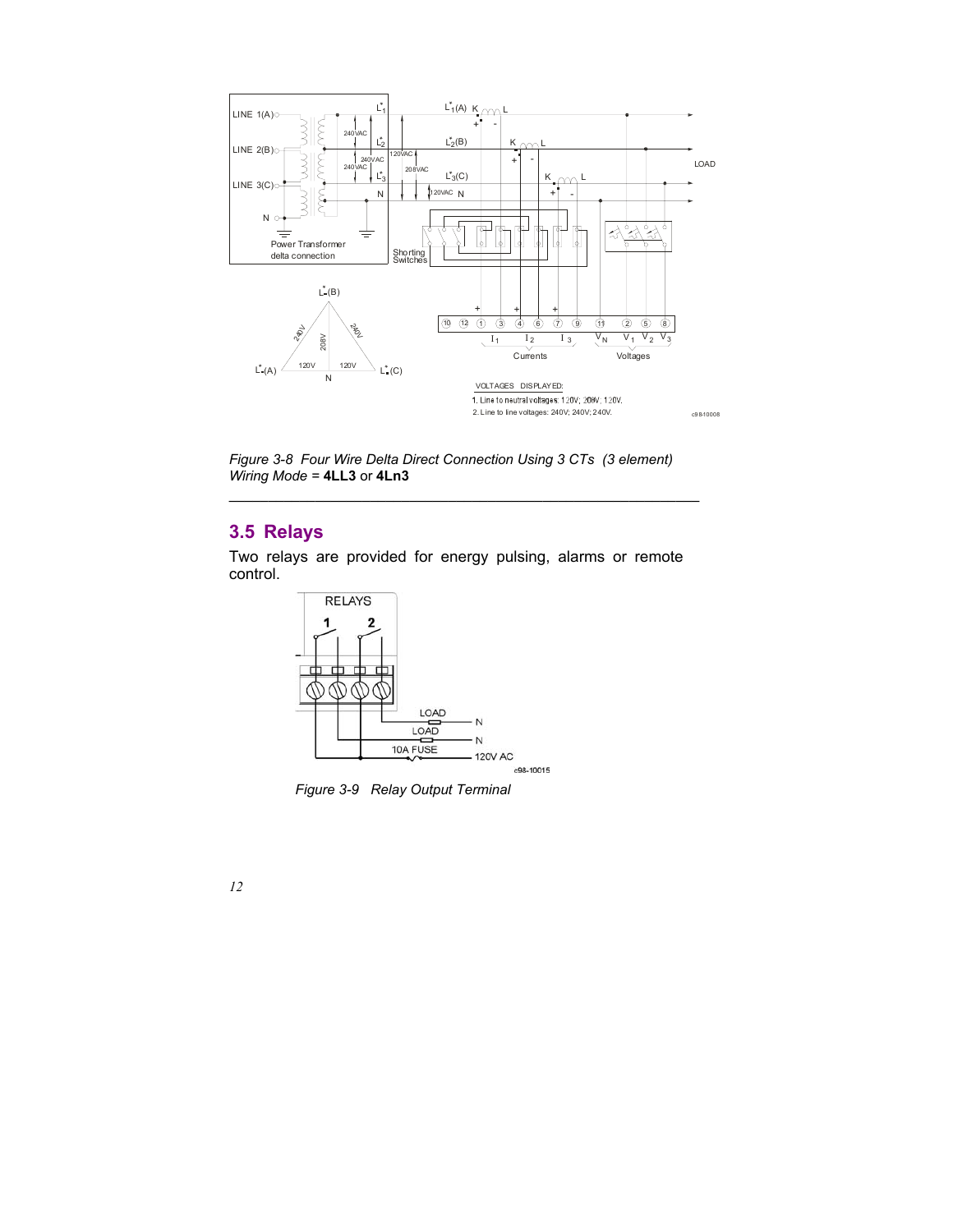### **3.6 Status Inputs**

Four status inputs are provided for status monitoring, external synchronization input for power demand period, or output selector for multiplexed analog output.

![](_page_13_Figure_2.jpeg)

*Figure 3-10 Status Inputs Connections* 

### **3.7 Analog Output**

The *RPT091* provides one optically isolated analog output with an internal power supply and current output options of 0-20 mA, 4-20 mA, 0-1 mA and  $\pm$ 1 mA.

![](_page_13_Figure_6.jpeg)

*Figure 3-11 Analog Output* 

Stabilization of the analog output after an input change takes up to 250 ms for real time data, and 1 to 6 sec for average data, depending on how the buffer is defined in the setup (see *Section 5.1, Basic Setup*).

One or two AX-7 analog expanders, DIN-rail mounted and connected via an RS-422 line, can be used for extension of the internal analog output.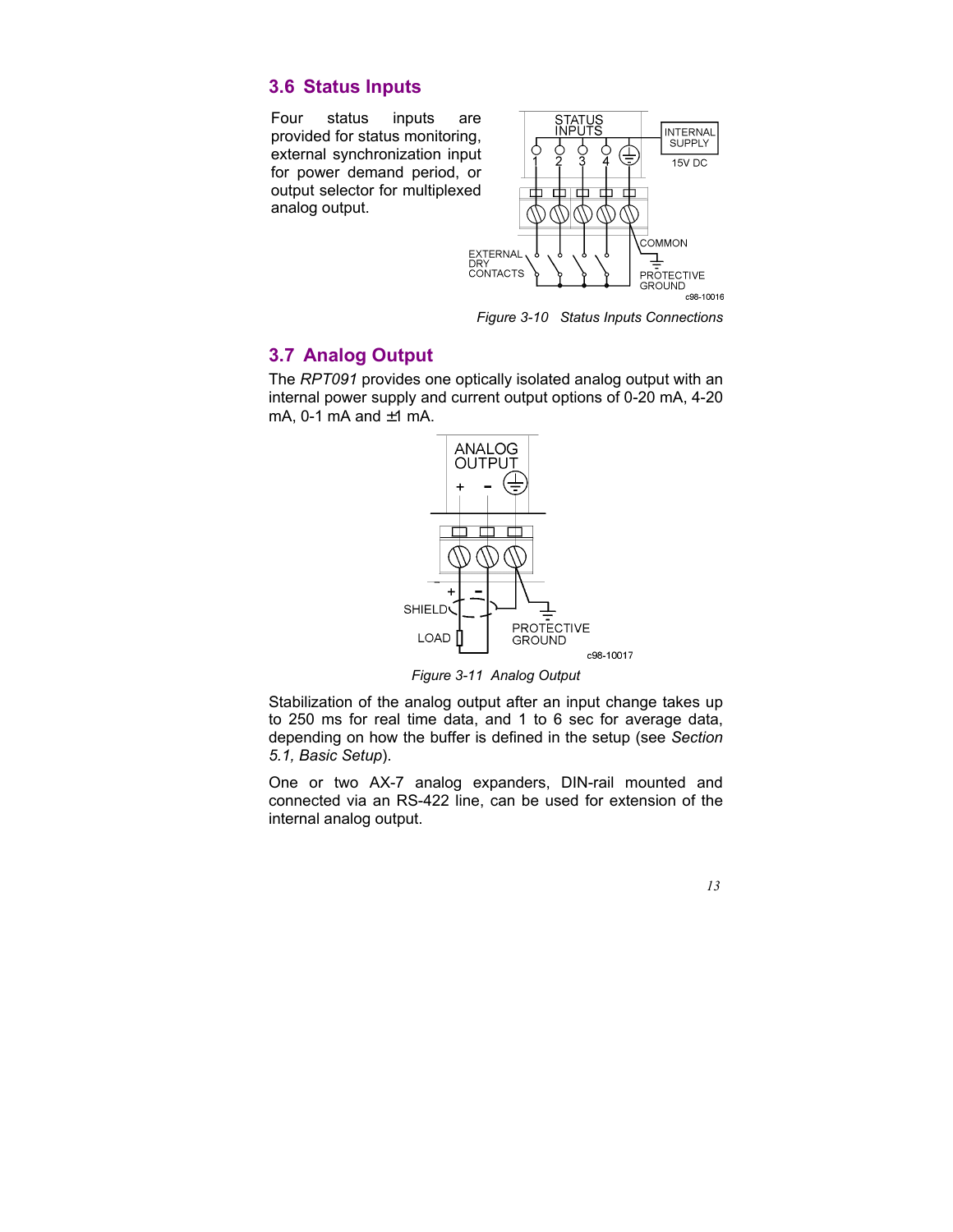## **4 RDM Display**

Upon power up, the RDM assumes the **display mode**. Displayed parameters are divided into 4 groups. Each group is accessible by pressing the appropriate key, as follows:

| Measurement Group: | To Display Parameters:                                                                                                                                                                                           |  |  |  |  |
|--------------------|------------------------------------------------------------------------------------------------------------------------------------------------------------------------------------------------------------------|--|--|--|--|
| Common             | default - Press the key that has an<br>illuminated arrow LED pointing to it (below<br>the lower window). If no LED is lit up, this<br>means that the RDM is displaying<br>the<br>common measurements parameters. |  |  |  |  |
| Maximum demands    | press MAX. DEMAND key                                                                                                                                                                                            |  |  |  |  |
| Harmonic*          | press THD/TDD key (RPT091H only)                                                                                                                                                                                 |  |  |  |  |
| Energy             | press ENERGY key                                                                                                                                                                                                 |  |  |  |  |

\* Only the *RPT091H* provides harmonic measurements. The RDM is the same for both the *RPT091* and the *RPT091H*. In the case of the *RPT091*, the **THD/TDD** key is not used.

![](_page_14_Picture_4.jpeg)

[Press both arrows simultaneously to return to page 1of the display]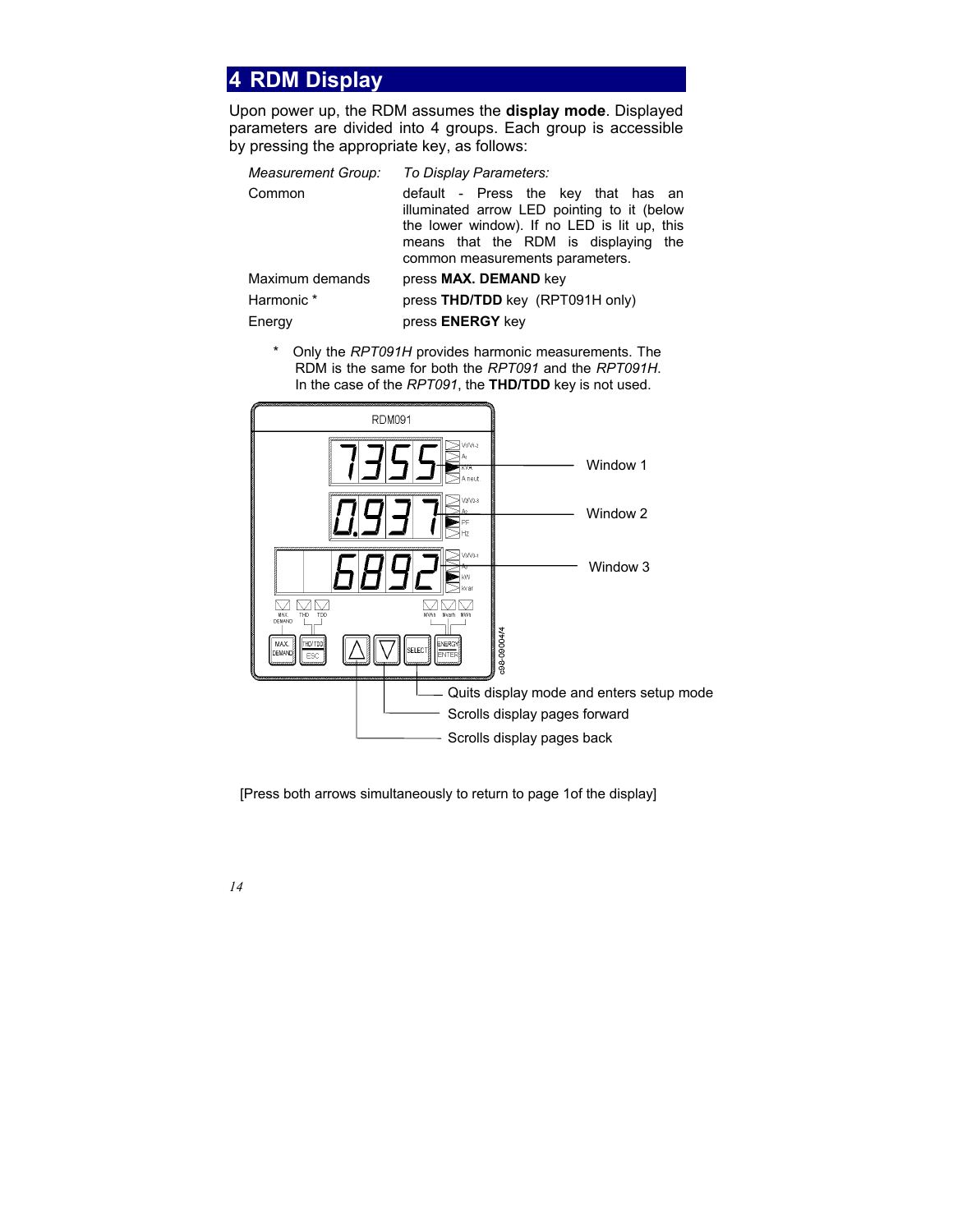*Table 4-1 Displayed Parameters* 

|                                           | <b>Page Window</b>         | <b>LED</b><br>▸  | Parameter 1                          | <b>Digits</b> | Unit 2       |  |
|-------------------------------------------|----------------------------|------------------|--------------------------------------|---------------|--------------|--|
|                                           | <b>Common Measurement:</b> |                  |                                      |               |              |  |
| 1                                         | 1                          | $V1/V1-2$        | Voltage L1/L12                       | 4             | V/kV         |  |
| 1                                         | $\overline{2}$             | $V2N2-3$         | Voltage L2/L23                       | 4             | V/kV         |  |
| 1                                         | 3                          | $V3/V3-1$        | Voltage L3/L31                       | 4             | V/kV         |  |
| $\overline{\mathbf{c}}$                   | $\mathbf{1}$               | A1               | Current L1                           | 4             | A/KA         |  |
| $\overline{\mathbf{c}}$<br>$\overline{c}$ | 2<br>3                     | А2               | Current L <sub>2</sub><br>Current L3 | 4<br>4        | A/KA<br>A/kA |  |
|                                           |                            | А3               |                                      |               |              |  |
| 3<br>3                                    | 1<br>2                     | <b>kVA</b><br>PF | Total kVA<br>Total power factor      | 4<br>4        | kVA/MVA      |  |
| 3                                         | 3                          | kW               | <b>Total kW</b>                      | 4             | kW/MW        |  |
| 4                                         | $\mathbf{1}$               |                  | <b>A NEUT</b> Neutral current        | 4             | A/KA         |  |
| 4                                         | 2                          | Hz               | Frequency                            | 4             | Hz           |  |
| 4                                         | 3                          | kvar             | Total kvar                           | 4             | kvar/Mvar    |  |
| 5                                         | $\mathbf{1}$               |                  | Ph.L1                                |               | Label        |  |
| 5                                         | 2                          | PF               | Power factor L1                      | 4             |              |  |
| 5                                         | 3                          | kW               | kW <sub>L1</sub>                     | 4             | kW/MW        |  |
| 6                                         | $\mathbf{1}$               | <b>kVA</b>       | kVAL1                                | 4             | kVA/MVA      |  |
| 6                                         | 2                          |                  | Ph.L1                                |               | Label        |  |
| 6                                         | 3                          | kvar             | kvar L1                              | 4             | kvar/Mvar    |  |
| $\overline{7}$                            | 1                          |                  | Ph.L <sub>2</sub>                    |               | Label        |  |
| 7                                         | $\overline{c}$             | PF               | Power factor L2                      | 4             |              |  |
| 7                                         | 3                          | kW               | kW <sub>L2</sub>                     | 4             | kW/MW        |  |
| 8                                         | 1                          | <b>kVA</b>       | kVAL <sub>2</sub>                    | 4             | kVA/MVA      |  |
| 8                                         | $\overline{2}$             |                  | Ph.L <sub>2</sub>                    |               | Label        |  |
| 8                                         | 3                          | kvar             | kvar L2                              | 4             | kvar/Mvar    |  |
| 9                                         | 1                          |                  | Ph.L <sub>3</sub>                    |               | Label        |  |
| 9                                         | $\overline{2}$             | PF               | Power factor L3                      | 4             |              |  |
| 9                                         | 3                          | kW               | kW <sub>L3</sub>                     | 4             | kW/MW        |  |
| 10                                        | 1                          | <b>kVA</b>       | <b>kVAL3</b>                         | 4             | kVA/MVA      |  |
| 10                                        | $\overline{2}$             |                  | Ph.L3                                |               | Label        |  |
| 10                                        | 3                          | kvar             | kvar L3                              | 4             | kvar/Mvar    |  |
| 11                                        | 1                          |                  | PHAS.                                |               | Label        |  |
| 11                                        | $\overline{2}$             |                  | rOt.                                 |               | Label        |  |
| 11                                        | 3                          |                  | Phase rotation(POS/NEG/ERR)          | 4             |              |  |
| 12                                        | 1                          |                  | StAt.                                |               | Label        |  |
| 12                                        | 3                          |                  | Status inputs #1-#4                  | 4             |              |  |
| 13                                        | 1                          |                  | rEL.                                 |               | Label        |  |
| 13                                        | 3                          |                  | Relay status #1-#2                   | 4             |              |  |
|                                           |                            |                  |                                      |               |              |  |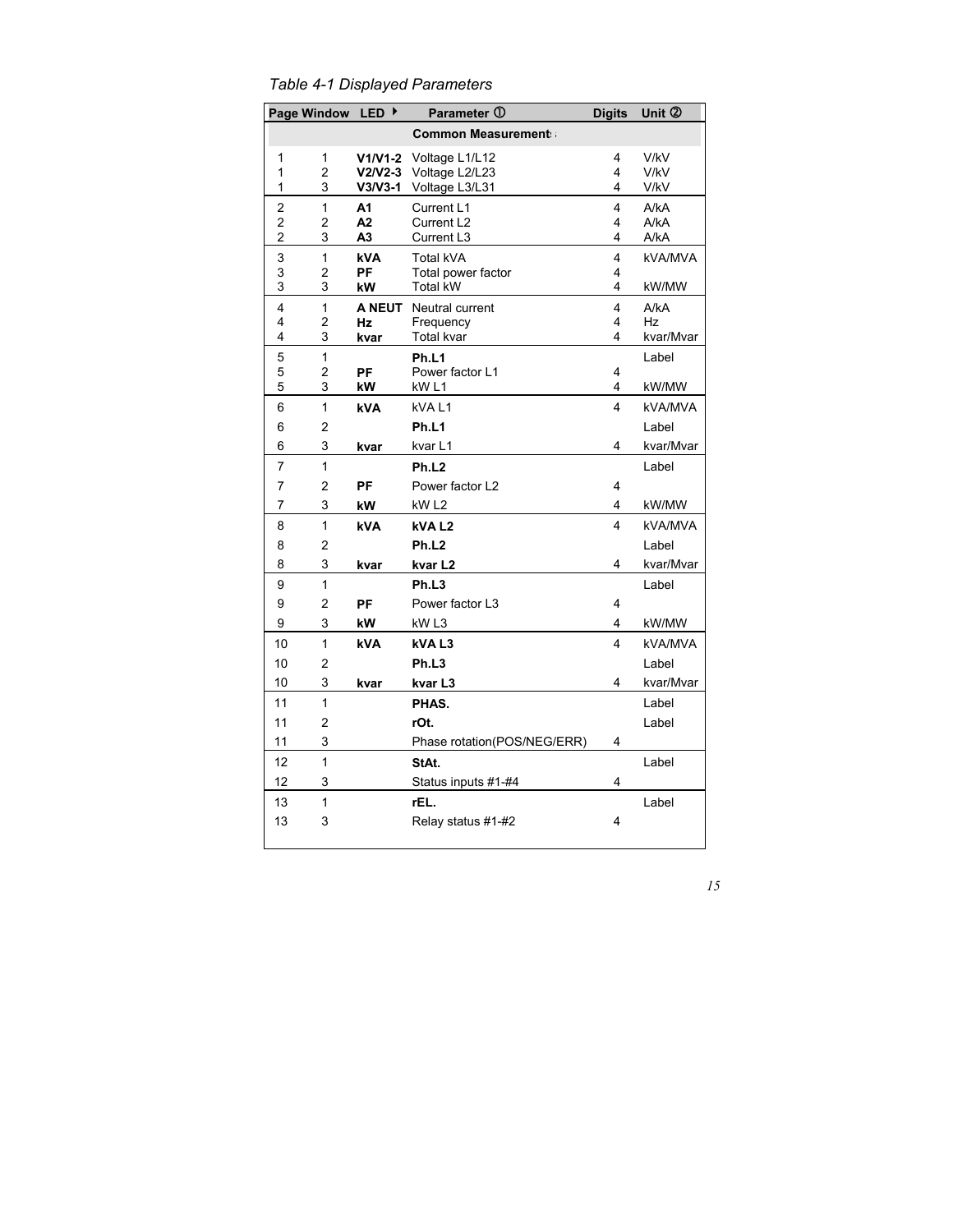|                                                              | Page Window         | LED ▶                  | Parameter ①                              | <b>Digits</b> | Unit 2               |
|--------------------------------------------------------------|---------------------|------------------------|------------------------------------------|---------------|----------------------|
|                                                              |                     |                        | <b>Maximum Demands</b>                   |               |                      |
|                                                              |                     |                        | <b>MAX. DEMAND</b>                       |               |                      |
| 1                                                            | 1                   | A1                     | Maximum ampere demand L1                 | 4             | A/kA                 |
| 1                                                            | 2                   | A2                     | Maximum ampere demand L2                 | 4             | A/ka                 |
| 1                                                            | 3                   | А3                     | Maximum ampere demand L3                 | 4             | A/ka                 |
| 2                                                            | 1                   | <b>kVA</b>             | Max. sliding window kVA demand           | 4             | kVA/MVA              |
| $\overline{2}$                                               | 3                   | kW                     | Max. sliding window kW demand            | 4             | kW/MW                |
|                                                              |                     |                        | <b>Harmonic Measurements</b>             |               |                      |
|                                                              |                     | THD                    |                                          |               |                      |
| 1<br>1                                                       | 1<br>2              | $V1/V1-2$<br>$V2/V2-3$ | Voltage THD L1/L12<br>Voltage THD L2/L23 | 4<br>4        | %<br>%               |
| 1                                                            | 3                   | $V3/V3-1$              | Voltage THD L3                           | 4             | %                    |
| 2                                                            | $\mathbf{1}$        | A <sub>1</sub>         | Current THD L1                           | 4             | $\frac{0}{n}$        |
| $\overline{c}$                                               | $\overline{2}$      | A2                     | Current THD L2                           | 4             | %                    |
| $\overline{c}$                                               | 3                   | A <sub>3</sub>         | Current THD L3                           | 4             | %                    |
|                                                              |                     | <b>TDD</b>             |                                          |               |                      |
| 3                                                            | 1                   | A1                     | Current TDD L1                           | 4             | %                    |
| 3                                                            | 2                   | A2                     | Current TDD L2                           | 4             | %                    |
| 3                                                            | 3                   | A <sub>3</sub>         | Current TDD L3                           | 4             | $\%$                 |
|                                                              |                     |                        | <b>Total Energies</b>                    |               |                      |
| 1                                                            | 1                   | <b>MWh</b>             | Ac.En.                                   |               | Label                |
| 1                                                            | 2                   |                        | IP.                                      |               | Label                |
| 1                                                            | 3                   |                        | MWh import                               | 6             | MWh                  |
| 2                                                            | $\mathbf{1}$        | <b>M</b> varh          | rE.En.                                   |               | Label                |
| $\overline{2}$<br>$\overline{2}$                             | $\overline{2}$<br>3 |                        | IP.                                      | 6             | Label<br>Mvarh       |
|                                                              | $\mathbf{1}$        |                        | Mvarh import                             |               |                      |
| 3<br>3                                                       | 3                   | <b>MVAh</b>            | AP.En.<br>MVAh                           | 6             | Label<br><b>MVAh</b> |
| 4                                                            | 1                   | <b>MWh</b>             | Ac.En.                                   |               | Label                |
| 4                                                            | 2                   |                        | EP.                                      |               | Label                |
| 4                                                            | 3                   |                        | MWh export                               | 6             | <b>MWh</b>           |
| 5                                                            | $\mathbf{1}$        | <b>M</b> varh          | rE.En.                                   |               | Label                |
| 5                                                            | $\overline{2}$      |                        | EP.                                      |               | Label                |
| 5                                                            | 3                   |                        | Mvarh export                             | 6             | Mvarh                |
| Phase Energies (if enabled in the BASIC SETUP configuration) |                     |                        |                                          |               |                      |
| 6                                                            | 1                   | <b>MWh</b>             | Ac.En.                                   |               | Label                |
| 6                                                            | 2                   |                        | IP.L1                                    |               | Label                |
| 6                                                            | 3                   |                        | MWh import L1                            | 6             | MWh                  |
| 7                                                            | 1                   | <b>M</b> varh          | rE.En.                                   |               | Label                |
| 7<br>7                                                       | 2<br>3              |                        | IP.L1<br>Mvarh import L1                 | 6             | Label<br>Mvarh       |
| 8                                                            | 1                   | <b>MVAh</b>            | AP.En.                                   |               | Label                |
| 8                                                            | 2                   |                        | L1                                       |               | Label                |
| 8                                                            | 3                   |                        | MVAh L1                                  | 6             | MVAh                 |
|                                                              |                     |                        |                                          |               |                      |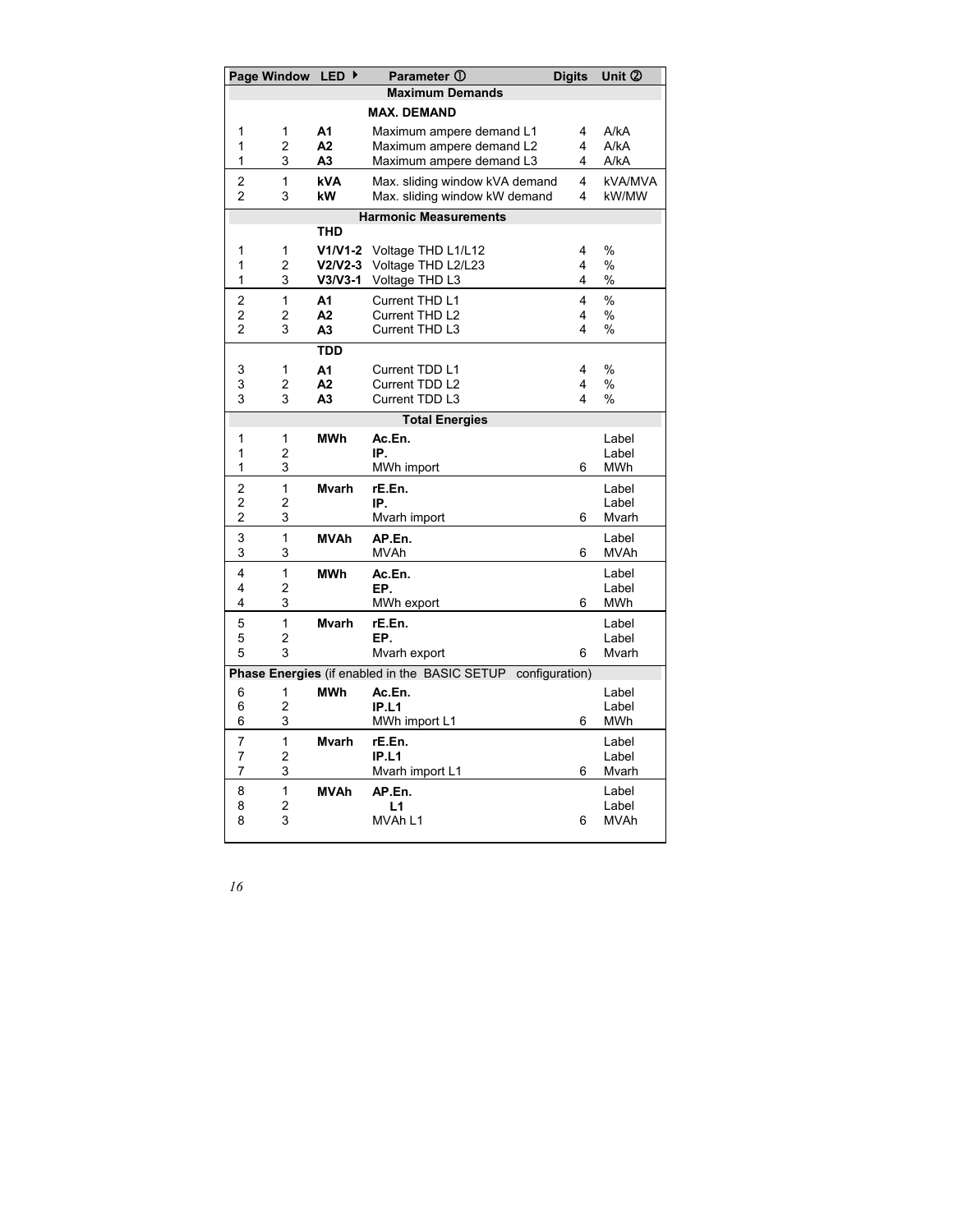|    | Page Window | LED ▶         | Parameter 1         | <b>Digits</b> | Unit 2      |
|----|-------------|---------------|---------------------|---------------|-------------|
| 9  | 1           | MWh           | Ac.En.              |               | Label       |
| 9  | 2           |               | IP.L2               |               | Label       |
| 9  | 3           |               | MWh import L2       | 6             | <b>MWh</b>  |
| 10 | 1           | <b>M</b> varh | rE.En.              |               | Label       |
| 10 | 2           |               | IP.L2               |               | Label       |
| 10 | 3           |               | Mvarh import L2     | 6             | Mvarh       |
| 11 | 1           | <b>MVAh</b>   | AP.En.              |               | Label       |
| 11 | 2           |               | L2                  |               | Label       |
| 11 | 3           |               | MVAh L <sub>2</sub> | 6             | <b>MVAh</b> |
| 12 | 1           | <b>MWh</b>    | Ac.En.              |               | Label       |
| 12 | 2           |               | IP.L <sub>3</sub>   |               | Label       |
| 12 | 3           |               | MWh import L3       | 6             | <b>MWh</b>  |
| 13 | 1           | Mvarh         | rE.En.              |               | Label       |
| 13 | 2           |               | IP.L3               |               | Label       |
| 13 | 3           |               | Mvarh import L3     | 6             | Mvarh       |
| 14 | 1           | <b>MVAh</b>   | AP.En.              |               | Label       |
| 14 | 2           |               | L3                  |               | Label       |
| 14 | 3           |               | MVAh L3             | 6             | <b>MVAh</b> |

 $\overline{0}$  Display readings for all electrical quantities are sliding average values.

- d Voltage and current readings with a decimal point are displayed in kV and kA. Power readings with a decimal point are displayed in MW, Mvar, and MVA. When the value is wider than the window, the right-most digits are truncated.
- e The maximum range for energy readings is 999,999,999 kWh/kvarh/kVAh. Beyond this value, the reading will roll over to zero. Negative (exported) energy readings are displayed without a sign.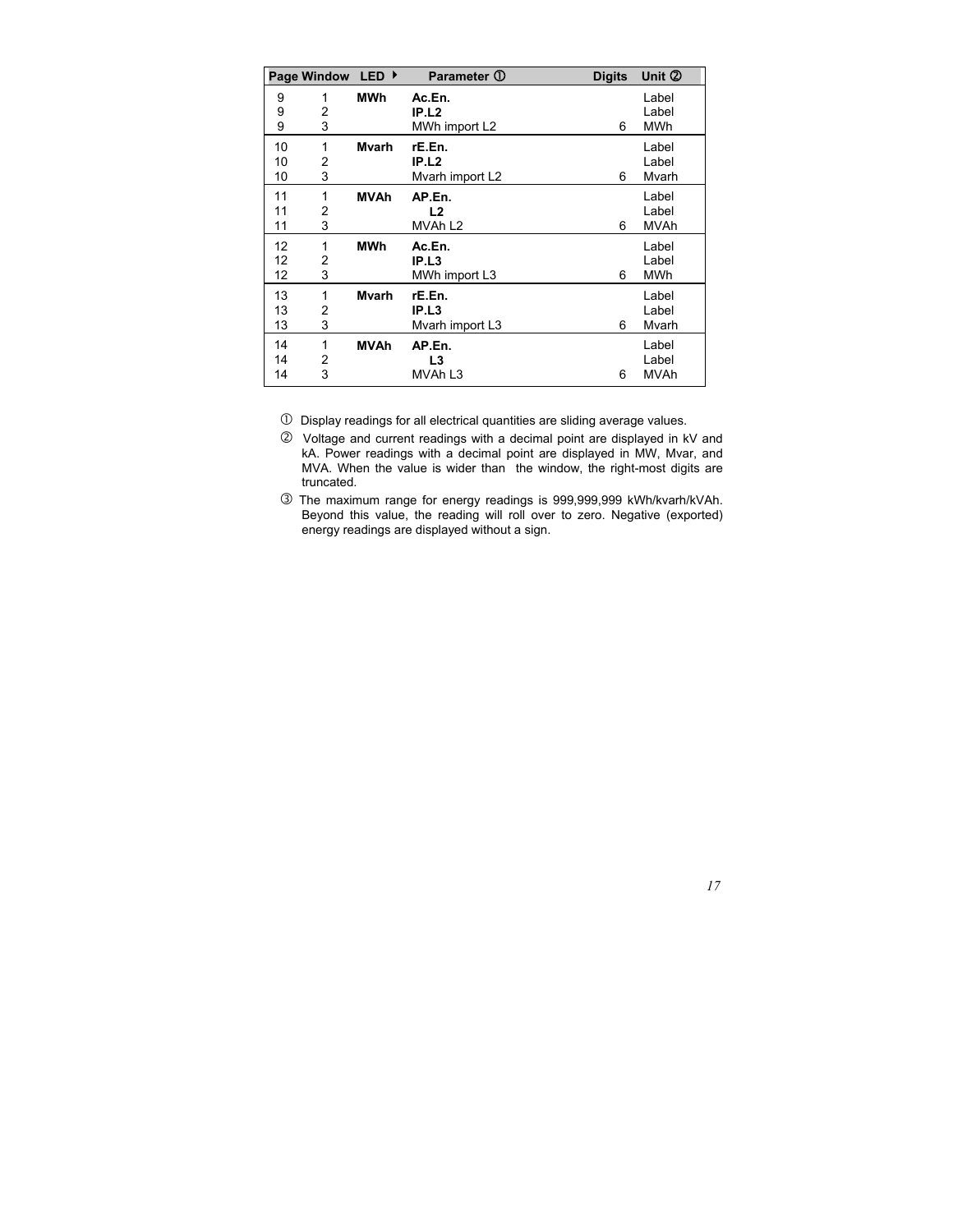# **5 Setup on the RDM**

Setup can be performed via the RDM or *PComTest* software. *PComTest* is supplied on a disk which includes setup instructions<sup>1</sup>.

The functions of the RDM keys in the **setup mode** are shown below:

![](_page_18_Figure_3.jpeg)

*Figure 5-1 RDM Panel - Setup Mode* 

### **Setup Procedure**

- 1. Press SELECT to enter **setup mode**.
- 2a. Press SELECT again to go to SEE (for viewing only), or
- 2b. Press SELECT again to go to CHG (for editing setup)
- 3. Press ENTER. If a password is required, use  $\triangle \blacktriangledown$  to input the first digit and press SELECT to advance to next digit. After all 4 digits are input, press ENTER.
- 4. Press SELECT to choose the menu; press ENTER.

 $\overline{a}$ 

<sup>1</sup> All parameters may be set up via either the RDM or *PComTest*. It is recommended to use the RDM for Basic and Communications parameters setup, and to use *PComTest* for setup of all other menus.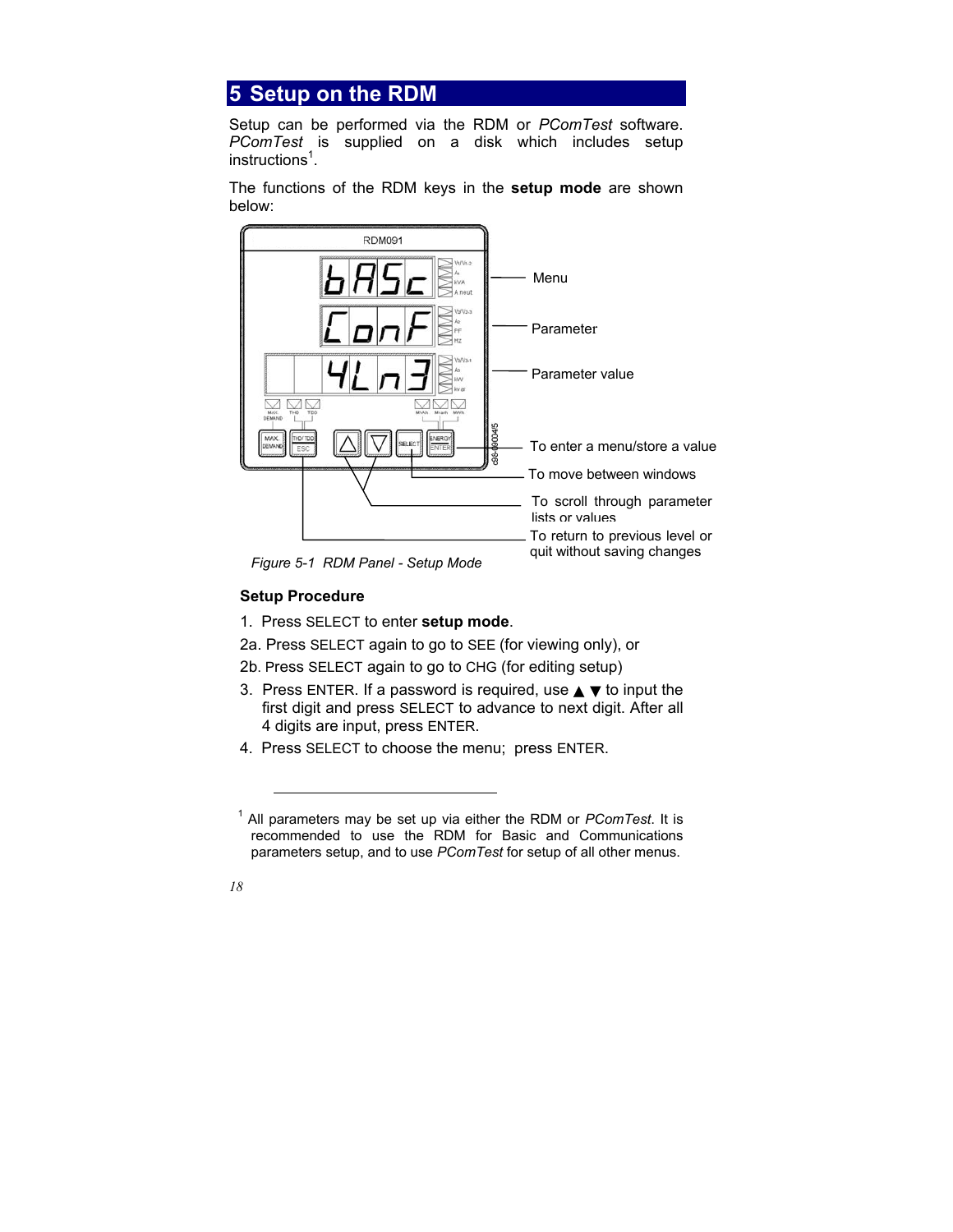- 5. Press SELECT to activate the middle window; use  $\blacktriangle \blacktriangledown$  to choose the parameter; press ENTER.
- 6. Press SELECT to activate the lower window; use  $\blacktriangle \blacktriangledown$  to choose the value; press ENTER (or press ESC to leave value unchanged).

#### **Menus**

| Code        | <b>Full Name</b>          | Code        | Full Name                 |
|-------------|---------------------------|-------------|---------------------------|
| bASc        | Basic - see Section 5.1   | <b>PulS</b> | Pulsing Relay *           |
| Port        | Communications Port -     | SetP        | Alarm Setpoints *         |
|             | see Section 4.2           | rtc.        | Real time Clock*          |
| dimP        | Digital (Status) Inputs * | disp        | Display*                  |
| Aout        | Analog Output *           | rSt         | Reset enable/disable *    |
| <b>AEPn</b> | Analog Expander *         | AccS        | Password enable/disable * |

\* For full setup instructions for these parameters, see the complete *RPT091 Installation and Operation Manual*.

## **5.1 Basic Setup Parameters**

| Code | Parameter             | Ontions /<br>Value Range | <b>Description</b>                                                                                                                   |
|------|-----------------------|--------------------------|--------------------------------------------------------------------------------------------------------------------------------------|
|      | ConF Wiring Mode 3OP2 |                          | 3-wire open delta using 2 CTs (2)<br>element)                                                                                        |
|      |                       | 3OP3                     | 3-wire open delta using 3 CTs $(2\frac{1}{2})$<br>element)                                                                           |
|      | Default = $4Ln3$      |                          | 4-wire Wye using 3 PTs (3 element),<br>line to neutral voltage readings                                                              |
|      |                       | 3dir2                    | 3-wire direct connection using 2 CTs<br>(2 element)                                                                                  |
|      |                       | 4LL3                     | 4-wire Wye using 3 PTs (3 element),<br>line to line voltage readings                                                                 |
|      |                       | 3Ln3                     | 4-wire Wye using 2 PTs (2 1/2<br>element), line to neutral voltage                                                                   |
|      |                       | 3LL3                     | readings<br>4-wire Wye using 2 PTs (2 $\frac{1}{2}$                                                                                  |
|      |                       |                          | element), line to line voltage readings                                                                                              |
| Ρt   | PT Ratio              | 1.0 to<br>6500.0         | The phase potential transformer ratio.<br>If direct connection, set PT to 1;<br>otherwise, PT= primary voltage/<br>secondary voltage |
|      |                       |                          | Default = 1                                                                                                                          |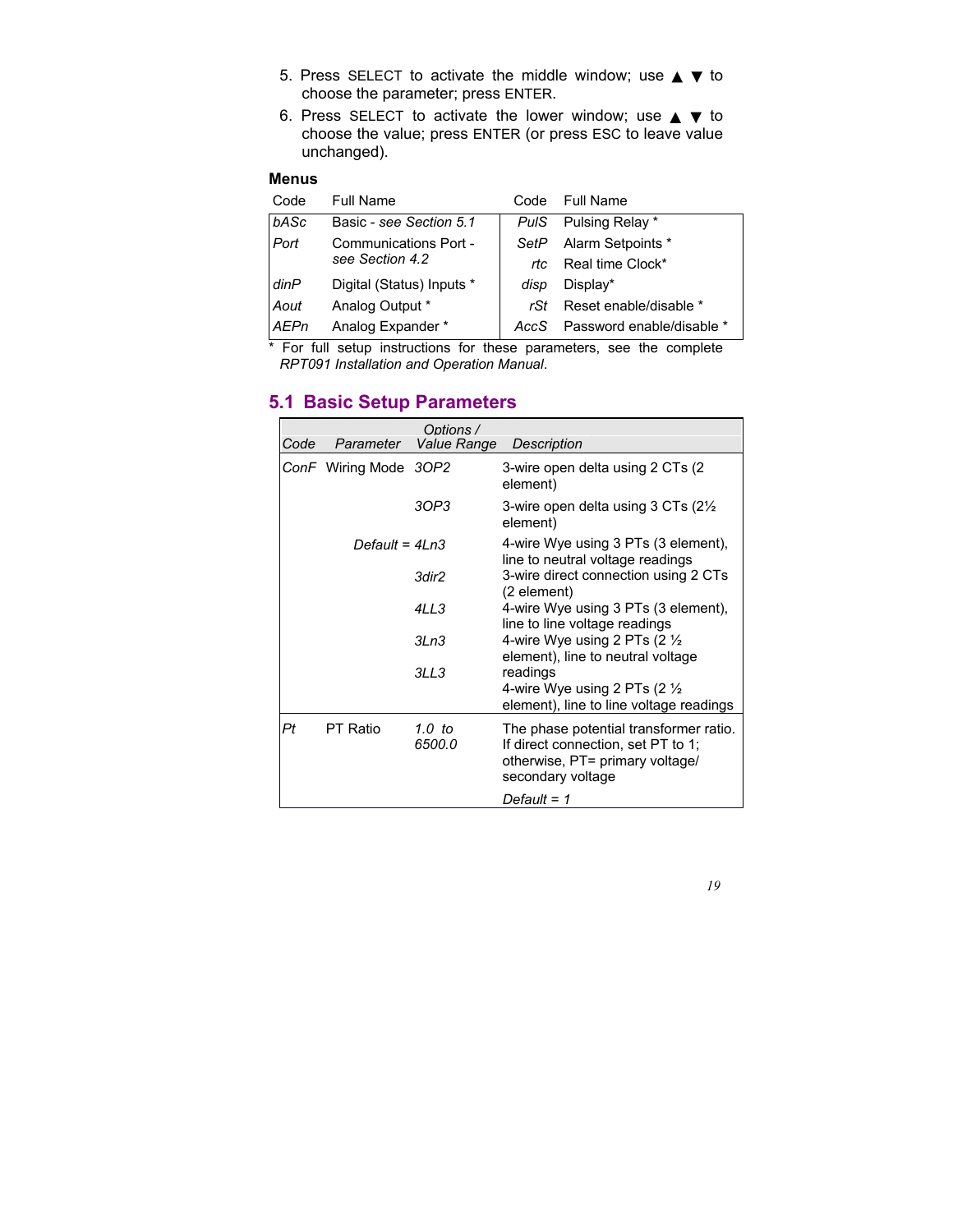| Code | Parameter                                 | Options /<br><b>Value Range</b>      | Description                                                                                                                               |
|------|-------------------------------------------|--------------------------------------|-------------------------------------------------------------------------------------------------------------------------------------------|
| Сt   | <b>CT Primary</b><br>Current              | 1 to 50000                           | The primary current rating of the<br>phase current transformer, in A                                                                      |
|      |                                           |                                      | Default = $5$                                                                                                                             |
| d.P  | Demand<br>Period                          | 1, 2, 5, 10,<br>15,20,<br>30,60,E    | The length of the demand period for<br>power demand calculations, minutes.<br>$E =$ external synchronization                              |
|      |                                           |                                      | Default = 15 min                                                                                                                          |
| n.dp | Number of<br>Demand                       | $1 - 15$                             | The number of demand periods to be<br>averaged for sliding window demands.                                                                |
|      | Periods                                   |                                      | Default = $1$ = block interval demand<br>calculation                                                                                      |
| A.dP | Ampere<br>Demand<br>Period                | 0 to 1800                            | The length of the demand period for<br>ampere demand calculations, in<br>seconds.<br>$0 =$ measuring peak currents                        |
|      |                                           |                                      | Default = 900 sec                                                                                                                         |
| buF  | Averaging<br><b>Buffer Size</b>           | 8,16,32                              | The number of measurements for<br>Default = $8$<br>RMS sliding averaging.                                                                 |
| rSt  | <b>RESET</b><br>enable/disabl<br>e        | diS, En                              | Protects all reset functions either via<br>the RDM or communications. When<br>set to diS, these functions are<br>disabled. Default = $En$ |
| Freq | Nominal<br>Frequency                      | 50, 60                               | The<br>nominal<br>frequency<br>οf<br>the<br>monitored electrical network, in<br>Hz.<br>Default = $50$ Hz                                  |
|      |                                           | currents in the absence of voltages. | NOTE: When measured voltages exist, the nominal frequency is<br>the measured frequency. This parameter is used when measuring             |
| LoAd | Maximum<br>Demand<br><b>Load Current</b>  | 1-50,000                             | The maximum demand load current<br>used in TDD calculations, in A. If<br>value is unknown, set to CT Primary<br>Current value.            |
|      |                                           |                                      | $Default = 5000$                                                                                                                          |
|      | Ph.En Phase Energy dis, En<br>Measurement |                                      | Enables/disables measurements of<br>energies per phase. Default = En                                                                      |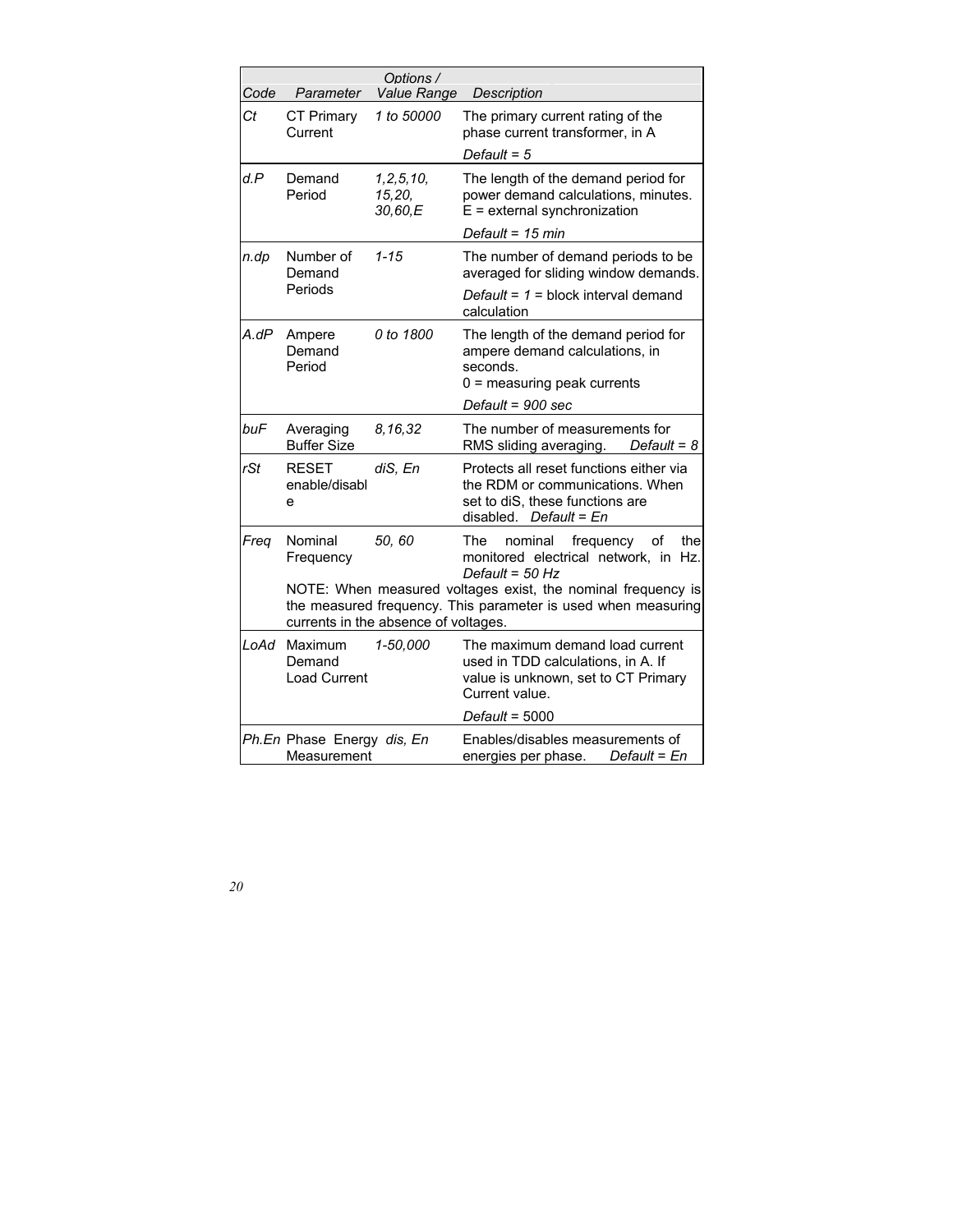| Code | Parameter             | Options /<br>Value Range                             | Description                                                                                                  |
|------|-----------------------|------------------------------------------------------|--------------------------------------------------------------------------------------------------------------|
| Prot | Communications        | ASCII                                                | ASCII protocol = Default                                                                                     |
|      | Protocol *            | rtu<br>dnP3                                          | non-ASCII protocol                                                                                           |
| rS   | Interface<br>Standard | 422<br>485                                           | RS-422 (4 wires)<br>RS-485 (2 wires)=Default                                                                 |
| Addr | Address               | $0 - 255$                                            | Powermeter address:<br>1-99: ASCII:<br>$1-247$ : Modbus<br>255: DNP 3.0. SPA<br>Default = $1$                |
| bAud | <b>Baud Rate</b>      | 110, 300,<br>600, 1200,<br>2400, 4800,<br>9600, 19.2 | 110 baud, 300 baud,<br>600 baud, 1200 baud,<br>2400 baud, 4800 baud,<br>$9600$ baud = Default.<br>19200 baud |
| dAtA | Data Format           | 7E<br>8n<br>8Ε                                       | 7 bits, even parity<br>8 bits, no parity = Default<br>8 bits, even parity                                    |

## **5.2 Communications Port Setup Parameters**

\* The communications protocol is selected by a short between terminals 13 and 14 on the RPT091 (see Section 6). The protocol may be modified after a cold restart of the RPT091.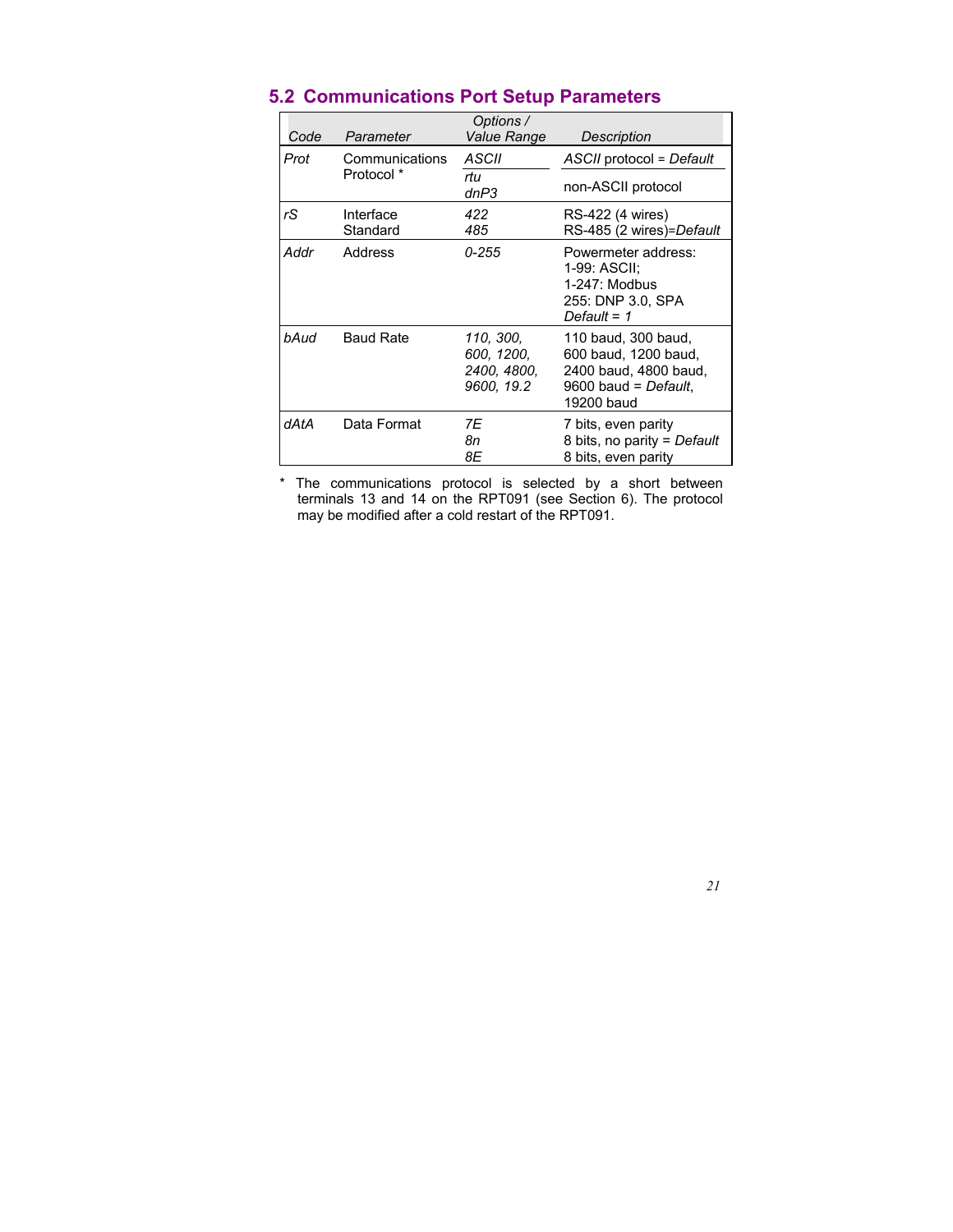#### **6 Communications COMMUNICATION** +TX Transmit Data Plus RS-422/485 PROT. Receive Data Plus **TXD RXD** TX +RX -TX -RX -TX Transmit Data Minus -RX Receive Data Minus PROT Communication Protocol

c98-10013

*Figure 6-1 Terminal Block - ASCII* 

![](_page_22_Figure_3.jpeg)

*Figure 6-2 Terminal Block - Non-ASCII* 

Both the RS-422 and RS-485 standards enable connection of up to 32 instruments on one multi-drop line for a distance of up to 1200 meters.

The *RPT091* provides two green LED indicators TXD and RXD, which show activity on the RS-422/RS-485 communication port. The TXD indicator flashes when the instrument sends out data. The RXD indicator flashes when the instrument receives data.

*Figures 6-3* through *6-6* illustrate all RS-422 and RS-485 cable configurations and wiring connections.

A full description of the communications software is found in the *RPT091 Communications Manual*.

### **NOTE**

Where an RS-232/RS-422 converter is used, R1 is not applicable (see *Figures 6-3* and *6-4*) since it is built in to the converter.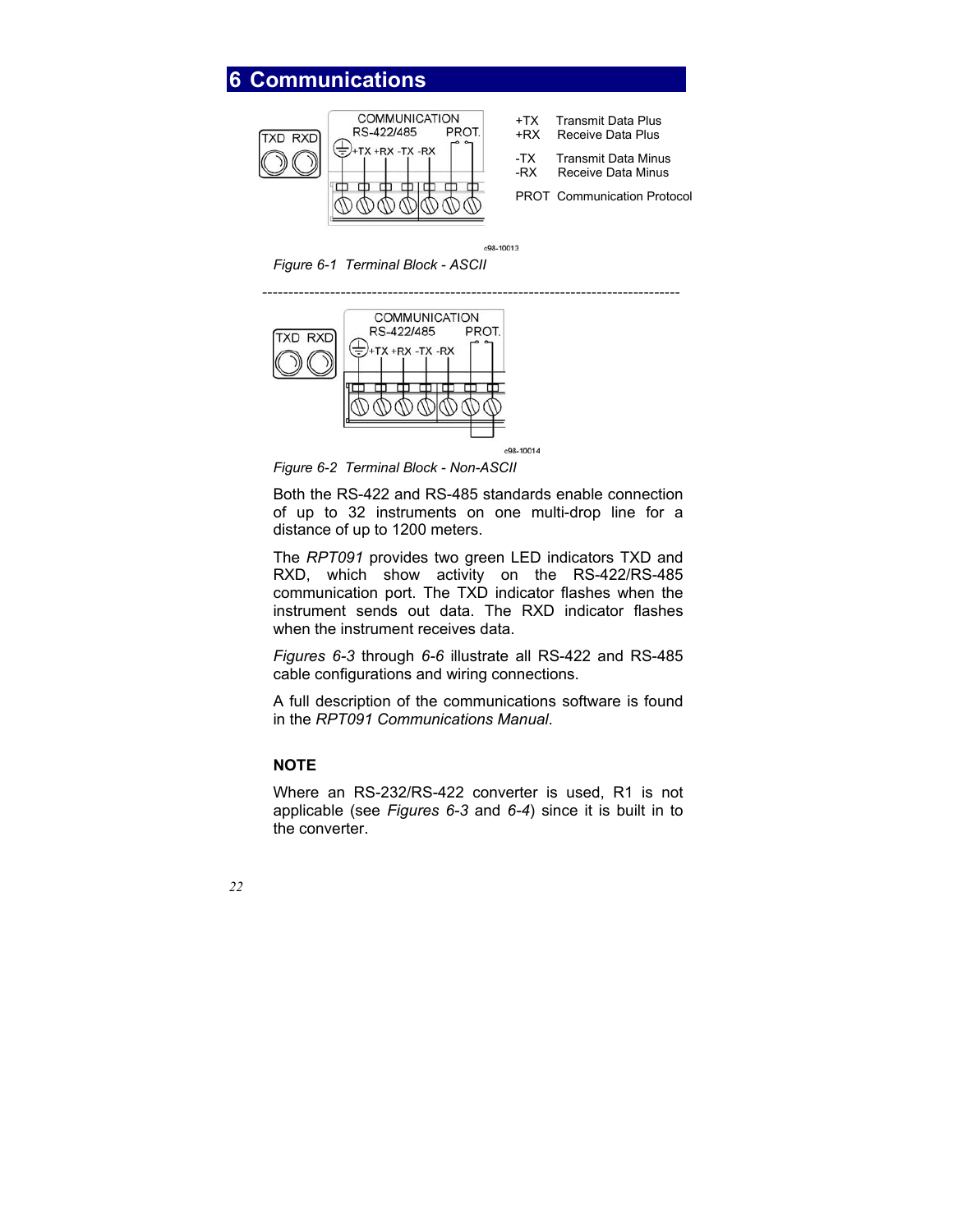![](_page_23_Figure_0.jpeg)

Use a shielded,  $0.33 \, \text{mm}^2/22$  AWG twisted pair cable for each communication link; terminate the ends of multi-drop line with 200-500 Ohm resistors. Connect the cable shield to the ground input.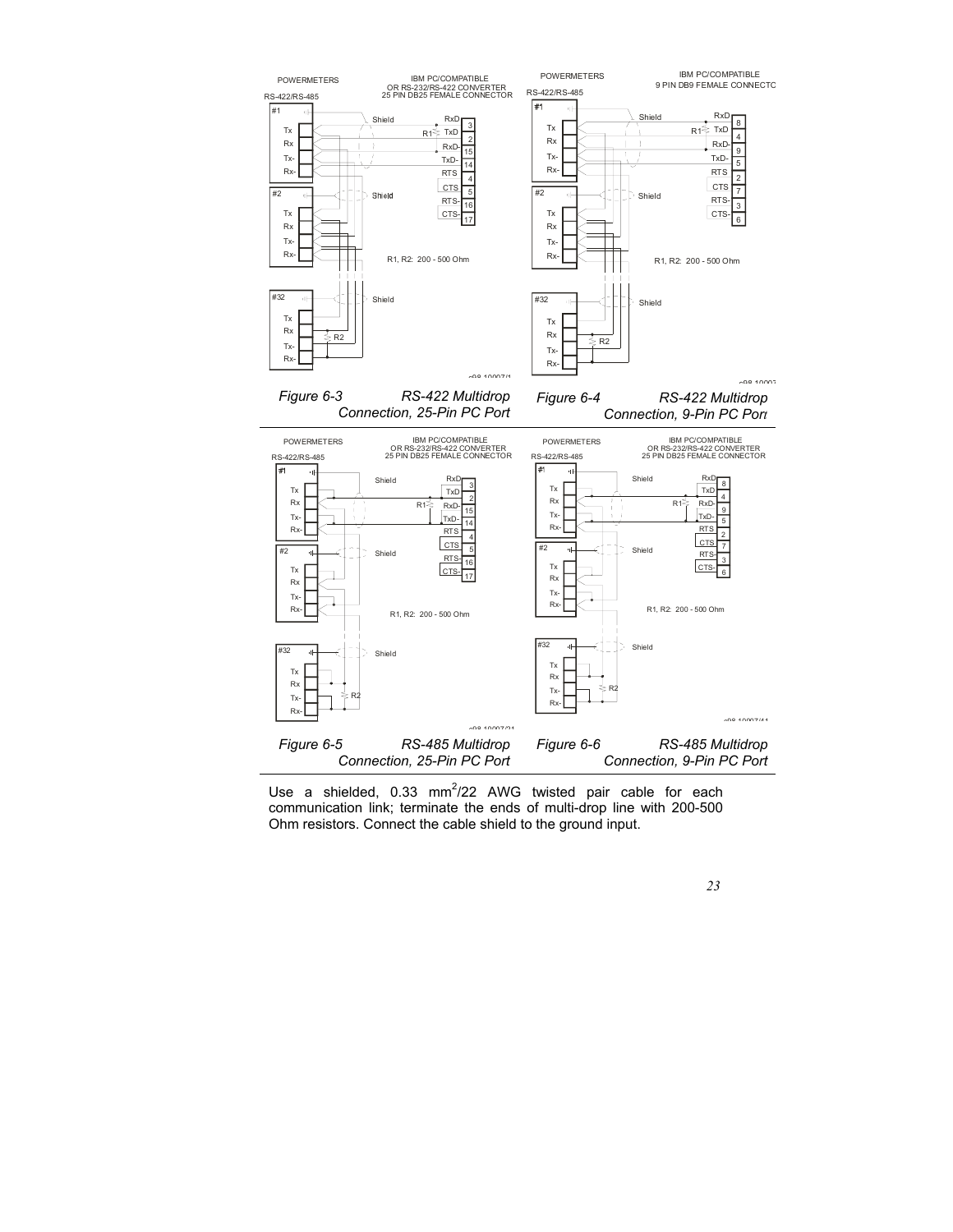# **7 Troubleshooting**

| <b>Problem</b>                                                                                      | <b>Probable Cause</b>                                                                          | What to do                                                                                                                                                                      |
|-----------------------------------------------------------------------------------------------------|------------------------------------------------------------------------------------------------|---------------------------------------------------------------------------------------------------------------------------------------------------------------------------------|
| Code other than<br>'8'on RDM panel<br>LED                                                           | Self-diagnostic test<br>negative result                                                        | Note the code and call<br>your distributor                                                                                                                                      |
| Power LED on RPT<br>not lit                                                                         | Insufficient power<br>supply                                                                   | Check voltage level<br>on power supply<br>inputs (10,12)                                                                                                                        |
| Display LED on<br>RDM not lit                                                                       | Faulty cable<br>connection                                                                     | Check RDM cable<br>connections                                                                                                                                                  |
| Varying line-to-line<br>voltages                                                                    | Incorrect voltage<br>inputs connections                                                        | Check voltage inputs<br>connections                                                                                                                                             |
| Non-positive phase<br>rotation                                                                      | 1. Concrete load has<br>negative sequence<br>2. Incorrect voltage<br>inputs connections        | Check voltage inputs<br>connections                                                                                                                                             |
|                                                                                                     | 3. One or two phase<br>voltages not<br>connected                                               |                                                                                                                                                                                 |
| One or more phase<br>currents not<br>displayed                                                      | Incorrect current<br>inputs connections                                                        | Check current inputs<br>connections                                                                                                                                             |
| Phase active powers<br>or power factors<br>unequal or values do<br>not correspond to<br>actual load | Incorrect voltage or<br>current inputs<br>connections                                          | Check voltage and<br>current inputs<br>connections; check<br>polarity of CT<br>connections                                                                                      |
| Cannot proceed past<br>the first RDM menu                                                           | Incorrect password                                                                             | Check that your<br>password is correct. If<br>you cannot provide<br>the correct password,<br>call your distributor for<br>instructions on<br>overriding password<br>protection. |
| <b>RDM</b> window<br>continues to flash<br>after pressing<br><b>FNTFR</b>                           | Value has been<br>entered incorrectly or<br>is incompatible with<br>other setup<br>parameters. | Check that parameter<br>definition is correct.                                                                                                                                  |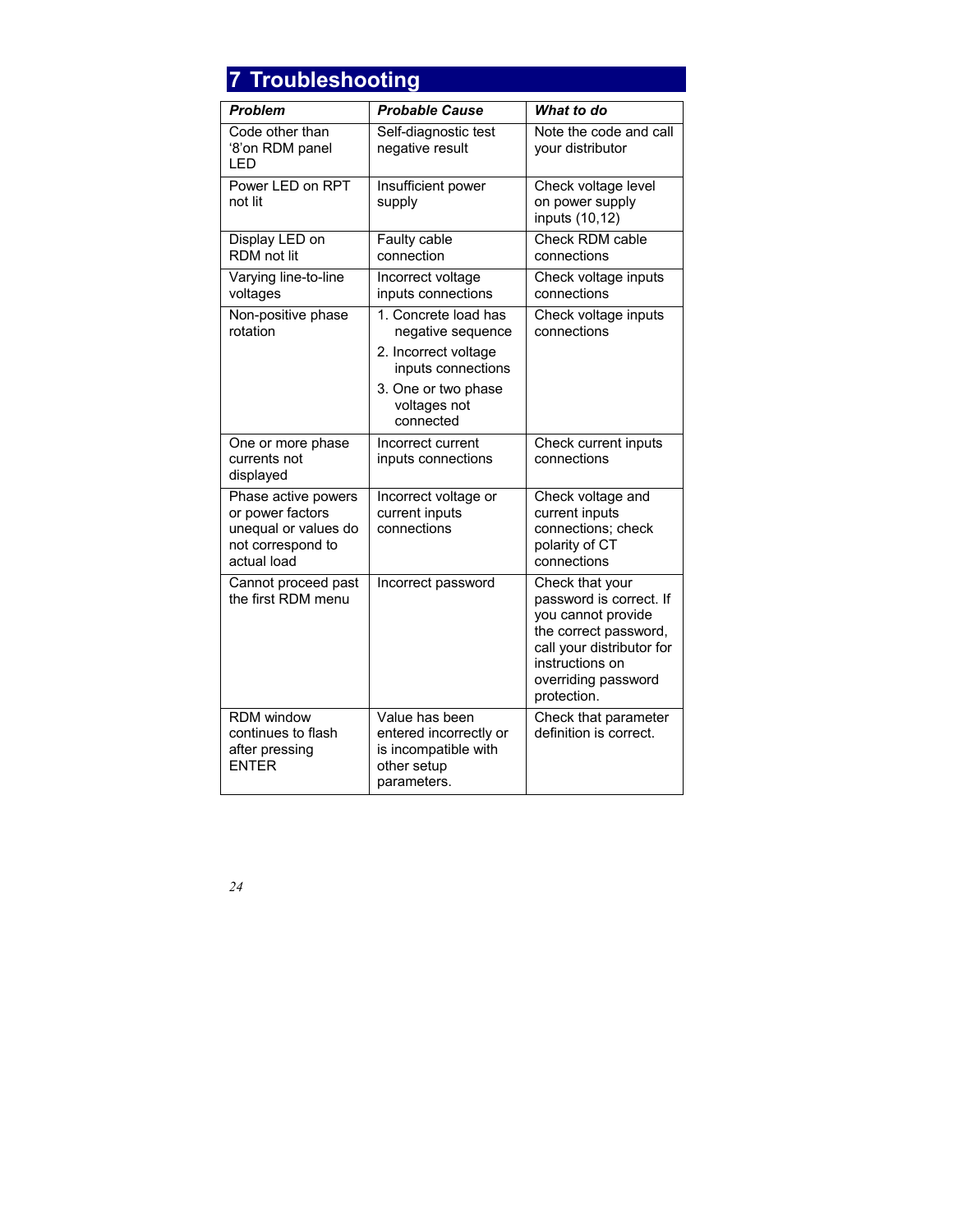| <b>Problem</b>                                                        | <b>Probable Cause</b>                                                                                                                                                                                                   | What to do                                                                                                                                       |
|-----------------------------------------------------------------------|-------------------------------------------------------------------------------------------------------------------------------------------------------------------------------------------------------------------------|--------------------------------------------------------------------------------------------------------------------------------------------------|
| Alarm setpoints or<br>analog output<br>channels disabled              | Setup parameters that<br>affect voltage/current/<br>power were changed                                                                                                                                                  | Define these setup<br>parameters (wiring<br>mode, PT ratio, CT<br>primary current) prior<br>to setting up alarm<br>setpoints/analog<br>channels. |
| Status inputs setup<br>not accepted                                   | 1. The analog selector<br>inputs and the<br>external<br>synchronization<br>pulse input overlap.<br>2. Allocated inputs for<br>the analog output<br>selector are not<br>contiguous and do<br>not start from input<br>#1. | Check that all inputs<br>are allocated correctly                                                                                                 |
| Cannot store pulsing<br>output setup                                  | 1. You assigned a<br>parameter to a<br>relay output with<br>zero number of<br>unit-hours per<br>pulse                                                                                                                   | 1. Check that no. unit-<br>hours is within<br>allowed range (1-<br>9999)                                                                         |
|                                                                       | 2. You selected an<br>output parameter<br>already assigned to<br>another relay<br>output.                                                                                                                               | 2. Check that output<br>parameters are<br>assigned correctly.                                                                                    |
| Cannot store<br>setpoint setup                                        | Setpoint action is<br>directed to a relay<br>already allocated for<br>pulsing                                                                                                                                           | Check definition of<br>setpoint actions                                                                                                          |
| Cannot enter reset<br>menu                                            | 1. Reset function<br>disabled                                                                                                                                                                                           | 1. Enable reset<br>function in BASIC<br>setup                                                                                                    |
|                                                                       | 2. You are at SEE<br>level (viewing only)                                                                                                                                                                               | 2. Go to CHG (editing)<br>level                                                                                                                  |
| No phase energy<br>readings displayed                                 | Phase energy not<br>enabled in BASIC<br>setup                                                                                                                                                                           | Enable phase energy<br>measurement                                                                                                               |
| <b>TXD LED flashes</b><br>continuously after<br>turning on instrument | Analog expander AX-7<br>outputs are allocated                                                                                                                                                                           | If analog expander not<br>used, analog outputs<br>must be cancelled                                                                              |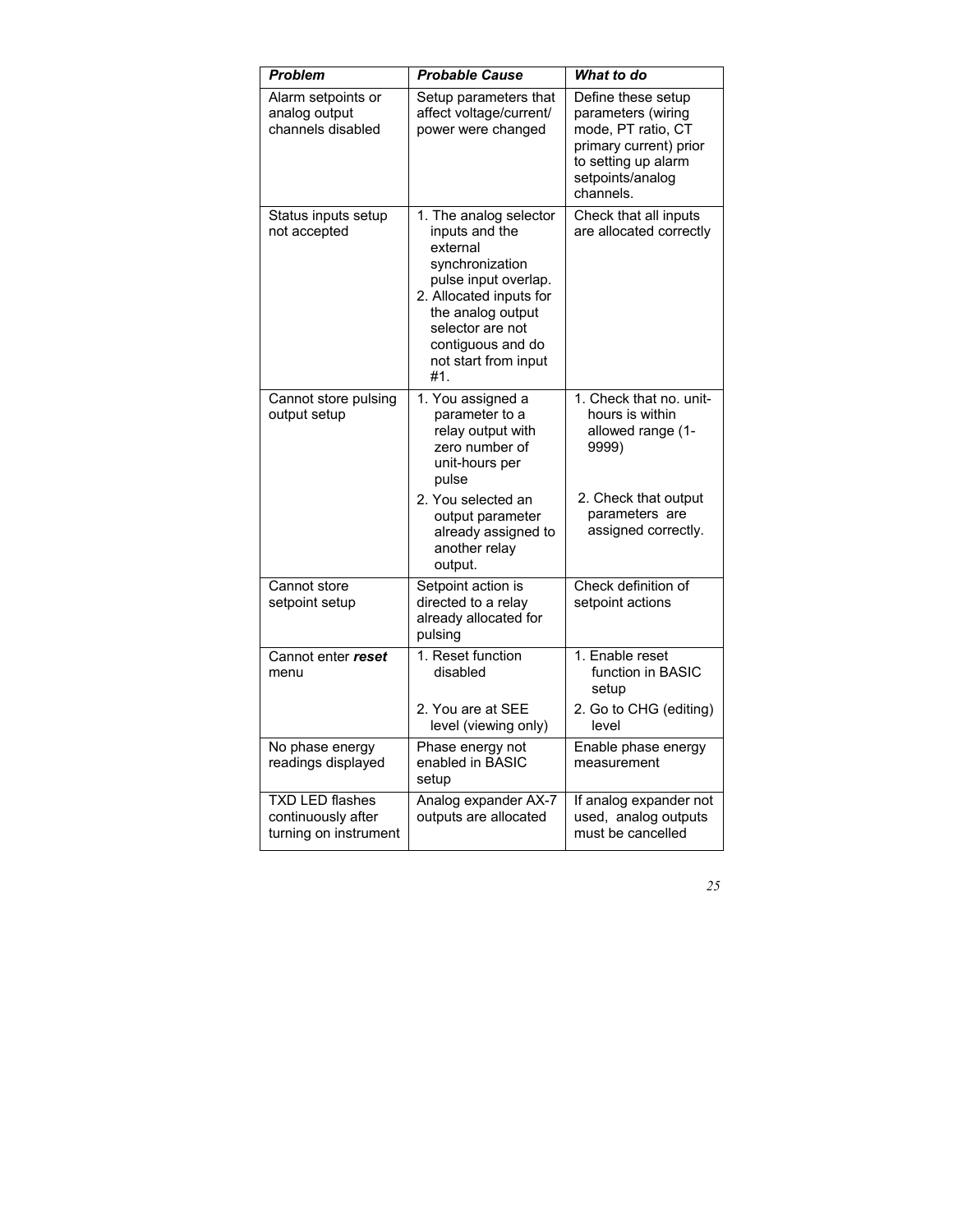| <b>Problem</b>                                                                                             | <b>Probable Cause</b>                                                                                                                | What to do                                                                                                                                                                                          |  |  |  |
|------------------------------------------------------------------------------------------------------------|--------------------------------------------------------------------------------------------------------------------------------------|-----------------------------------------------------------------------------------------------------------------------------------------------------------------------------------------------------|--|--|--|
| <b>PCOMTEST</b><br>program works<br>continuously but                                                       | 1. PC COMPORT<br>number is not<br>correct                                                                                            | Change COMPORT<br>number (setup of<br>PCOMTEST);                                                                                                                                                    |  |  |  |
| TXD LED of PC<br>COMPORT does not<br>flash                                                                 | 2. PC COMPORT<br>setting uncorrected                                                                                                 | <b>Check COMPORT</b><br>card setting;                                                                                                                                                               |  |  |  |
|                                                                                                            | 3. PC COMPORT is<br>damaged                                                                                                          | Change COMPORT<br>card                                                                                                                                                                              |  |  |  |
| Instrument RXD LED<br>does not flash                                                                       | Communication cable<br>not connected<br>properly                                                                                     | Check cable                                                                                                                                                                                         |  |  |  |
| Instrument TXD LED<br>does not flash                                                                       | Instrument<br>COMPORT setting is<br>not correct                                                                                      | Check that instrument<br>& PC COMPORT<br>settings match:<br><b>RS Standard</b><br>Address<br>Data Format<br>Baud rate<br>Protocol name (ASCII<br>or non-ASCII)                                      |  |  |  |
| PC COMPORT RXD<br>LED does not flash                                                                       | Communication cable<br>not connected<br>properly                                                                                     | Check cable                                                                                                                                                                                         |  |  |  |
| Instrument does not<br>respond more than<br>1% of sessions in<br>the<br>ASCII or non-<br><b>ASCII test</b> | 1. ON the<br>communication<br>line there are a<br>few instruments<br>with the same<br>address or<br>instruments with<br>address zero | 1. Check every<br>instrument<br>separately                                                                                                                                                          |  |  |  |
|                                                                                                            | 2. Analog expander<br>outputs are<br>allocated on the<br>one of the<br>instruments                                                   | 2. Cancel the analog<br>outputs if analog<br>expander is not<br>used                                                                                                                                |  |  |  |
| <b>PCOMTEST</b><br>receives reply from<br>the instrument with<br>an incorrect check<br>sum                 | Problems with the<br>communication lines                                                                                             | Check the<br>communication line:<br>Wires must be more<br>than 0.33 mm <sup>2</sup> / 22<br><b>AWG</b><br>Grounded screen<br><b>Terminated resistors</b><br>Communication line<br>Distance < 1200 m |  |  |  |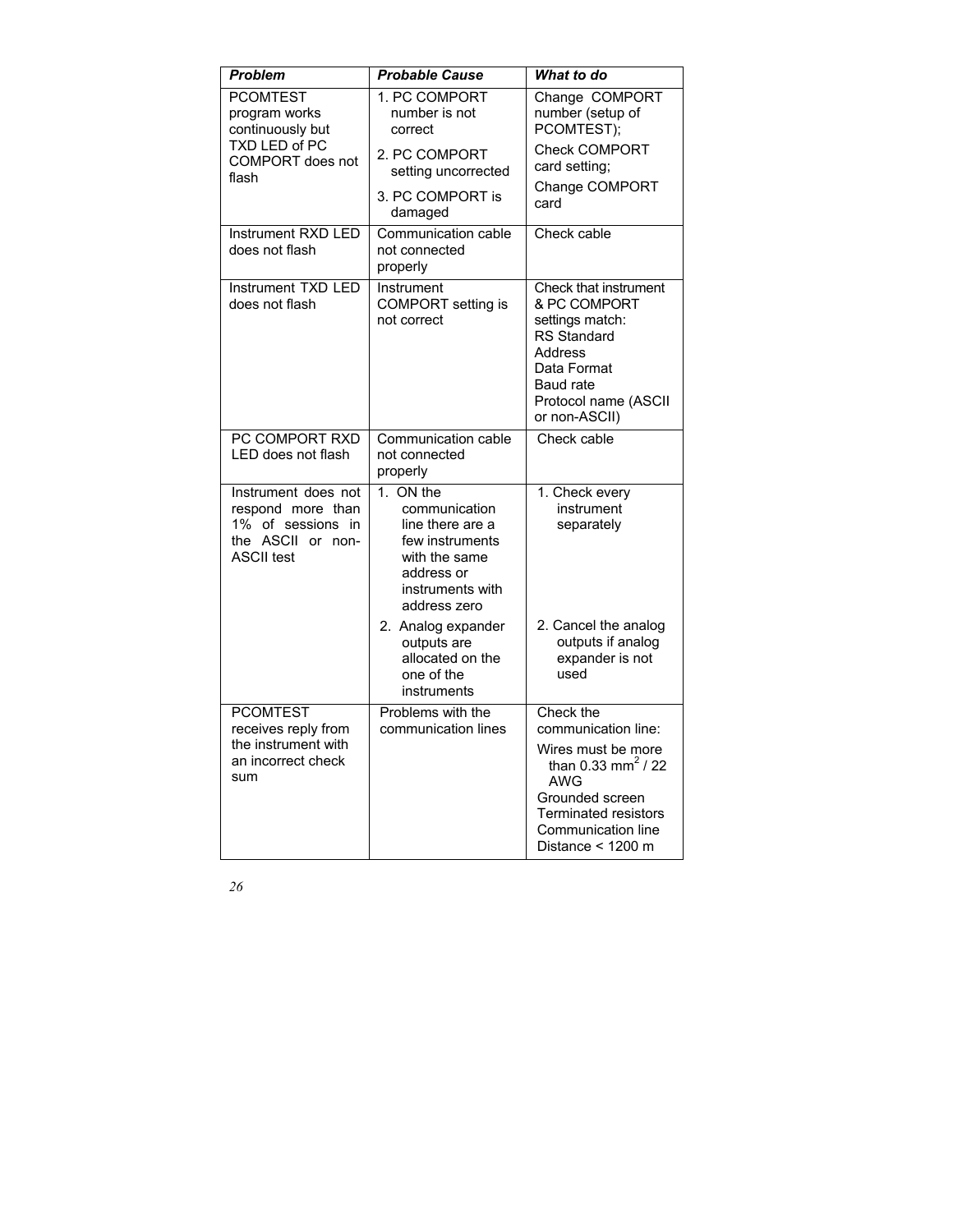# **Appendix: Technical Specifications**

## *Input and Output Ratings*

| 3 Galvanically<br>Isolated Voltage<br>inputs               | 120 V:  | INPUT USING PT (up to 120V+20% line-to-line<br>Burden: < 0.15 VA<br>voltage)                                                    |  |  |
|------------------------------------------------------------|---------|---------------------------------------------------------------------------------------------------------------------------------|--|--|
|                                                            | 690 V:  | DIRECT INPUT (up to 690V +15% line-to-line<br>Burden: <0.5 VA<br>voltage)<br>INPUT USING PT - Burden: < 0.15 VA                 |  |  |
| 3 Galvanically<br><b>Isolated Current</b><br>inputs        | $1 A$ : | INPUT VIA CT with 1A secondary output<br>Burden: <0.02 VA<br>Overload withstand: 2A RMS continuous, 50A<br>RMS for 1 second     |  |  |
|                                                            | $5A$ :  | INPUT VIA CT with 5A secondary output<br>Burden: $< 0.1 VA$<br>Overload withstand: 10A RMS continuous, 250A<br>RMS for 1 second |  |  |
| Voltage and Current Input UL recognized<br>terminals       |         | Maximum wire section: 4 $mm2$ (10 AWG)                                                                                          |  |  |
| <b>Optically Isolated</b><br><b>Communication Port</b>     |         | EIA RS-422 and RS-485 standards<br>Maximum wire section: 2.5 mm <sup>2</sup> (12 AWG)                                           |  |  |
| 2 Relay Outputs                                            |         | Relay rated at 5A, 250 VAC/ 5A, 30 VDC<br>2 contacts (SPST Form A)                                                              |  |  |
| 4 Optically Isolated Digital<br><b>Inputs</b>              |         | Dry Contact                                                                                                                     |  |  |
| <b>Optically Isolated Analog</b><br>Output 4-20 mA default |         | Accuracy 0.5%, Non-linearity 0.2%                                                                                               |  |  |
| 0-20 mA (option)<br>$±1$ mA (option)                       |         | Load up to 510 Ohm for 20 mA<br>Load up to 10kOhm for 1 mA                                                                      |  |  |

| <b>Display</b> (optional)<br>3 high-brightness seven-segment digital LEDs |
|---------------------------------------------------------------------------|
|---------------------------------------------------------------------------|

## *Power Supply*

| Galvanically isolated<br>Power supply (factory set) |                              |
|-----------------------------------------------------|------------------------------|
| 120&230 V AC                                        | 85 - 265V AC 50/60 Hz        |
| and 110&220 V DC                                    | and 88 - 290V DC Burden 10 W |
| option 12 V DC                                      | $9.6 - 19$ VDC               |
| option 24 V DC                                      | 19 - 37 VDC                  |
| option 48 V DC                                      | 37 - 72 VDC                  |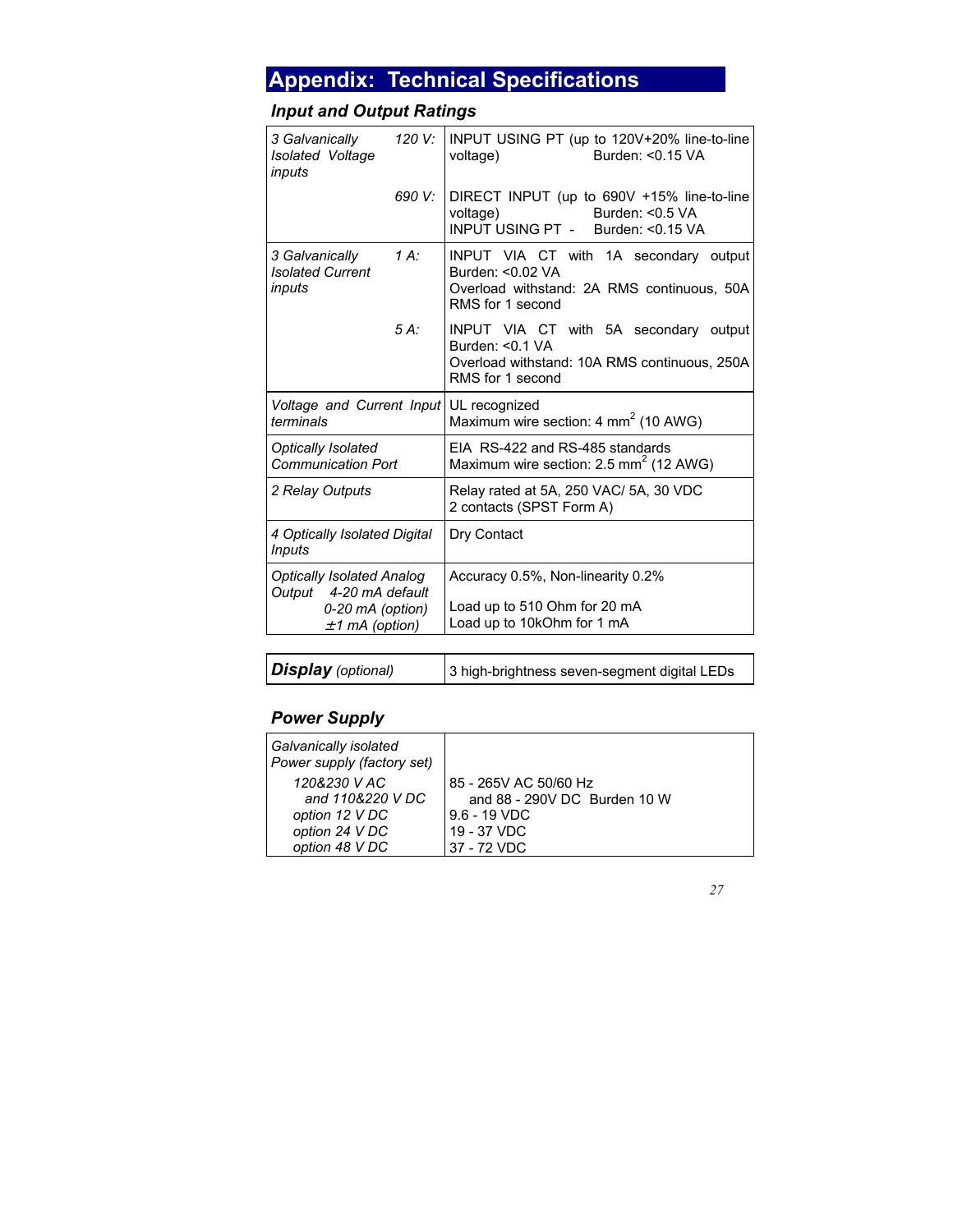## *Environmental Conditions*

| Operating temperature | -20°C to +60°C (-4°F to +140°F)  |
|-----------------------|----------------------------------|
| Storage temperature   | -25°C to +80°C (-13°F to +176°F) |
| Humidity              | 0 to 95% non-condensing          |

## *Construction*

| Instrument body   | Case enclosure: Aluminum, anodized<br>Dimension: 186x75x109 mm (7.33 x 2.95 x 4.30 ")<br>Mounting: 35 mm DIN rail or wall mount or 4-inch<br>panel mount |
|-------------------|----------------------------------------------------------------------------------------------------------------------------------------------------------|
| Instrument weight | $0.94$ kg $(2.1$ lb.)                                                                                                                                    |
| Display body      | Display body: plastic<br>Front Panel: plastic ABS/PC blend<br>Dimension: 114.3x114.3x20.0 mm (4.5x4.5x .787")<br>Mounting: wall mount                    |
| Display weight    | $0.2$ kg $(0.44$ lb.)                                                                                                                                    |

## *Standards Compliance*

| <b>Standards</b> | UL File # E129258                                |  |  |  |  |  |  |
|------------------|--------------------------------------------------|--|--|--|--|--|--|
|                  | CE-EMC: 89/336/EEC as amended by 92/31/EEC       |  |  |  |  |  |  |
|                  | and 93/68/EEC                                    |  |  |  |  |  |  |
|                  | CE-SAFETY: 72/23/EEC as amended<br>by            |  |  |  |  |  |  |
|                  | 93/68/EEC and 93/465/EEC                         |  |  |  |  |  |  |
|                  | Harmonized standards to which conformity is      |  |  |  |  |  |  |
|                  | declared:                                        |  |  |  |  |  |  |
|                  | EN55011:1991; EN50082-1:1992; EN61010-           |  |  |  |  |  |  |
|                  | 1:1993; A2/1995                                  |  |  |  |  |  |  |
|                  | ANSI C37.90.1 1989 Surge Withstand Capability    |  |  |  |  |  |  |
|                  | (SWC)                                            |  |  |  |  |  |  |
|                  | ANSI C62.41 - 1991 Standard Surge                |  |  |  |  |  |  |
|                  | EN50081-2 Generic Emission Standard - Industrial |  |  |  |  |  |  |
|                  | Environment                                      |  |  |  |  |  |  |
|                  | EN50082-2 Generic Immunity Standard - Industrial |  |  |  |  |  |  |
|                  | Environment                                      |  |  |  |  |  |  |
|                  | EN55022: 1994 Class A                            |  |  |  |  |  |  |
|                  | EN61000-4-2                                      |  |  |  |  |  |  |
|                  | ENV50140: 1983                                   |  |  |  |  |  |  |
|                  | ENV50204: 1995 (900MHz)                          |  |  |  |  |  |  |
|                  | ENV50141: 1993                                   |  |  |  |  |  |  |
|                  | EN61000-4-4:1995                                 |  |  |  |  |  |  |
|                  | EN61000-4-8: 1993                                |  |  |  |  |  |  |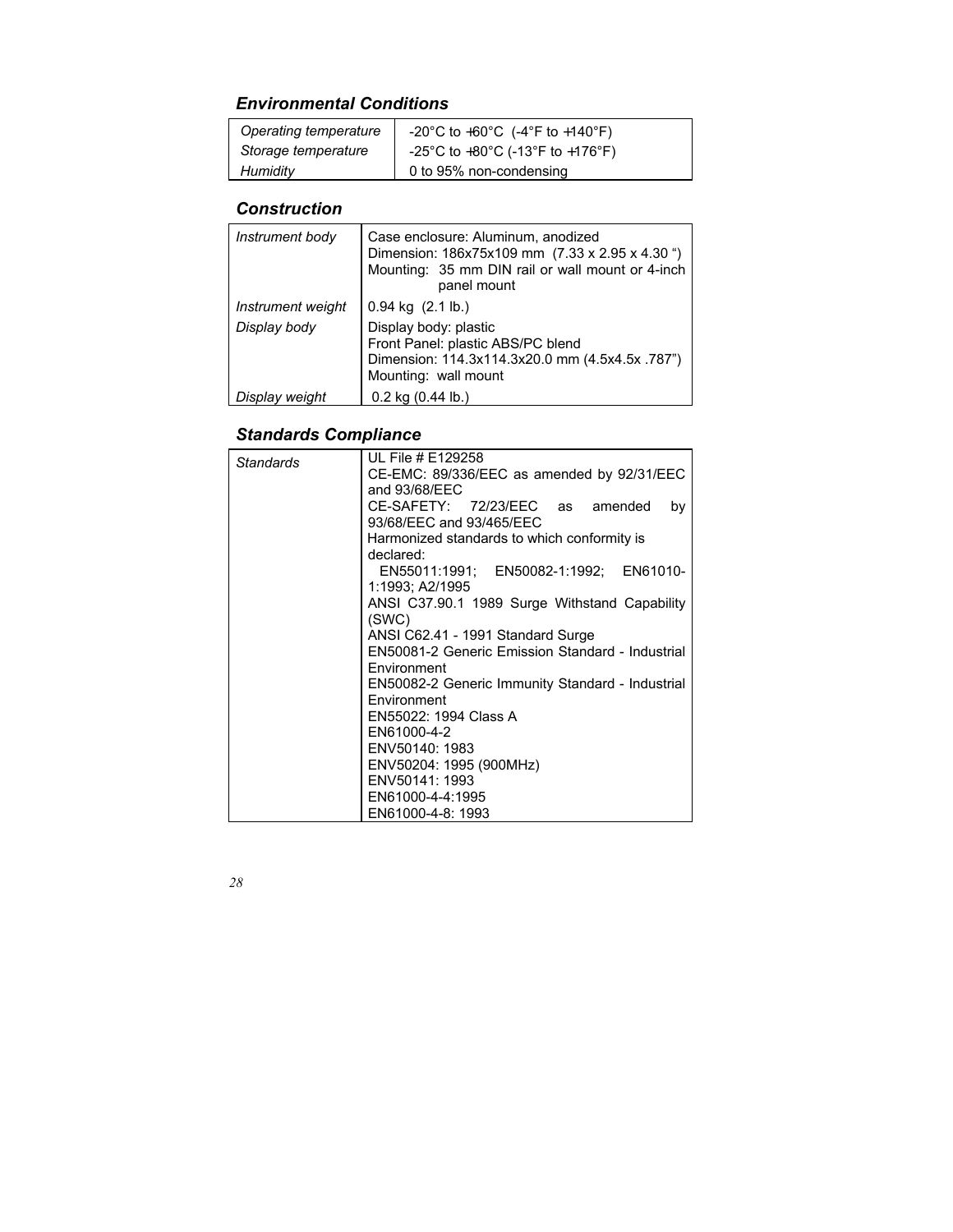|                  |                                                   |                                                                    | Accuracy, % |      |                      | Range                              | Display Resolution (%Rdg) 2                                                       |
|------------------|---------------------------------------------------|--------------------------------------------------------------------|-------------|------|----------------------|------------------------------------|-----------------------------------------------------------------------------------|
| <b>Parameter</b> | <b>Full Scale</b>                                 |                                                                    | Rda         |      | <b>FS</b> Conditions |                                    | @ range                                                                           |
| Voltage          | $120V\times PT$<br>@ 120V or<br>380V×PT<br>@ 660V | For Ln reading<br>and for<br>3OP2/3OP3<br>wiring modes             |             | 0.25 | 10% to 120% FS       | 0 to 999,000 V                     | 1 V @ 1V to 9,999 V<br>≤0.1% @ 10,000 V to 999,000 V<br>Starting voltage 1.5% FS  |
|                  | $208V\times PT$<br>@ 120V or<br>660V×PT<br>@ 660V | For LL reading<br>except<br>3OP2/3OP3<br>wiring modes              |             |      |                      |                                    |                                                                                   |
| Line current     | CT PRIMARY CURRENT                                |                                                                    |             |      | 0.25 2% to 120% FS   | 0 to 60,000 A                      | 1 A @ 1A to 9,999 A<br>≤0.1% $@$ 10,000 A to 60,000 A<br>Starting current 0.5% FS |
| Active power     |                                                   | 0.36×PT×CT @ 120V input<br>1.2×PT×CT @ 690V input                  |             | 0.5  | $ PF  \geq 0.5$ 0    | $-2,000,000$ to<br>+2.000.000 kW   | 1 kW @ 1kW to 9,999 kW<br>≤0.1% $@$ 10 MW to 2,000 MW                             |
| Reactive power   |                                                   | 0.36×PT×CT @ 120V input<br>1.2×PT×CT @ 690V input                  |             | 0.5  | $ PF  \leq 0.9$ 0    | $-2,000,000$ to<br>+2,000,000 kvar | 1 kvar @ 1kvar to 9,999 kvar<br>$\leq$ 0.1% $\circledR$ 10 Mvar to 2,000 Mvar     |
| Apparent power   |                                                   | $0.36\times$ PT $\times$ CT @ 120V input<br>1.2×PT×CT @ 690V input |             | 0.5  | $ PF  \geq 0.5$ 0    | 0 <sub>to</sub><br>2,000,000 kVA   | 1 kVA @ 1kVA to 9,999 kVA<br>≤0.1% $@$ 10 MVA to 2,000 MVA                        |
| Power factor     |                                                   |                                                                    |             |      | $ PF  \geq 0.5$      | $-0.999$ to $+1.000$               | 0.001                                                                             |
| Frequency        |                                                   |                                                                    | 0.1         |      |                      | 45.00 to 65.00 Hz                  | $0.01$ Hz                                                                         |

## *Measurement Specifications*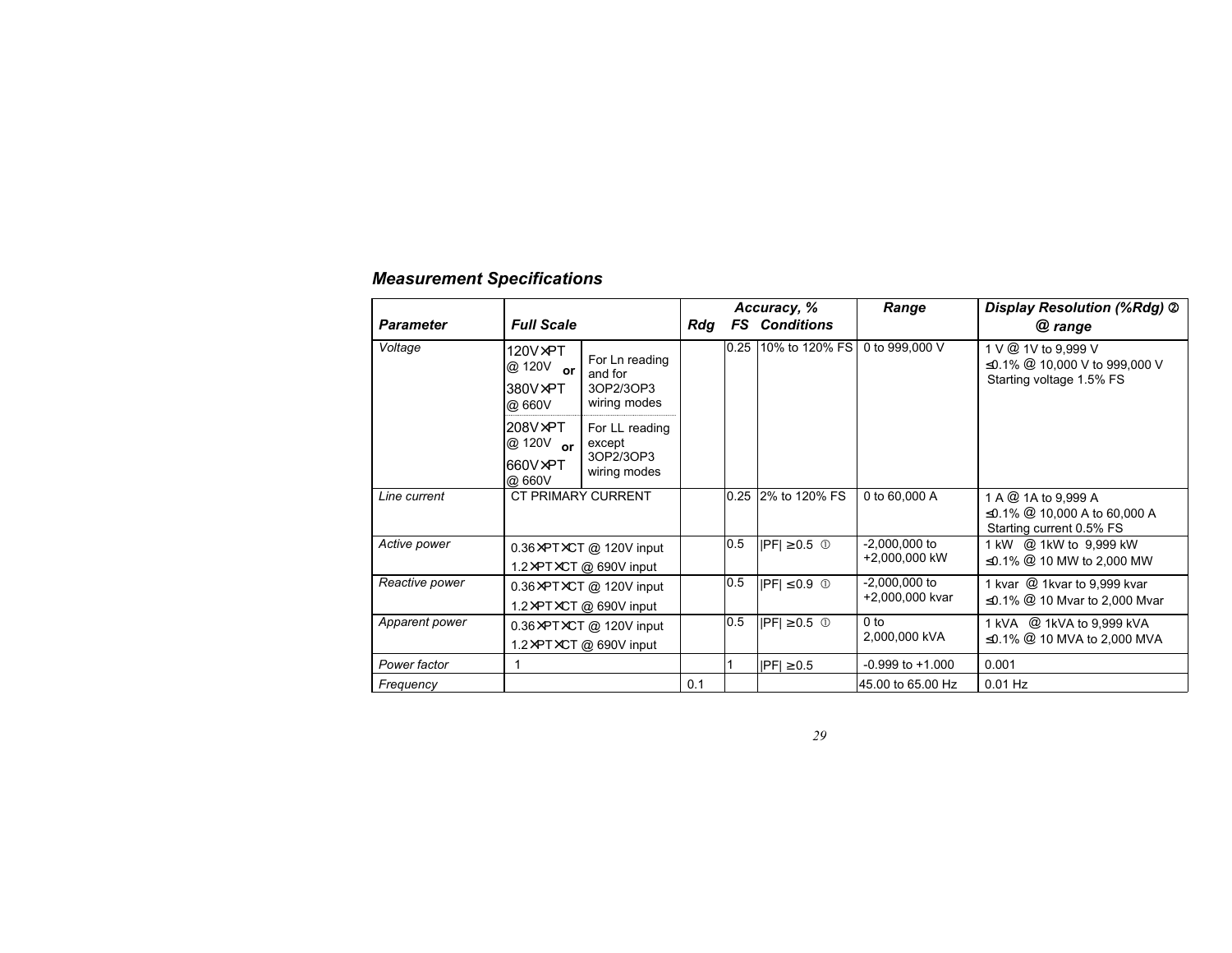|                                                                      |                           | Accuracy, %                        |     |                                            | Range              | Display Resolution (%Rdg) 2                                                                                                    |  |
|----------------------------------------------------------------------|---------------------------|------------------------------------|-----|--------------------------------------------|--------------------|--------------------------------------------------------------------------------------------------------------------------------|--|
| <b>Parameter</b>                                                     | <b>Full Scale</b>         | Rdg                                |     | <b>FS</b> Conditions                       |                    | @ range                                                                                                                        |  |
| Neutral (unbalanced)<br>current                                      | <b>CT PRIMARY CURRENT</b> |                                    | 0.5 | 2% to 120% FS                              | 0 to 60,000 A      | 1 A @ 1A to 9,999 A<br>≤0.1% @ 10,000 A to 60,000 A                                                                            |  |
| Ampere demand                                                        |                           |                                    |     | same as for current                        |                    |                                                                                                                                |  |
| kW demand (block & sliding)                                          |                           |                                    |     | same as for kW                             |                    |                                                                                                                                |  |
| kVA demand (block & sliding)                                         |                           |                                    |     | same as for kVA                            |                    |                                                                                                                                |  |
| K-Factor                                                             | 999.9                     | 5<br>typical                       |     |                                            | 1.0 to 999.9       | 0.1 (via communication)                                                                                                        |  |
| Total harmonic<br>distortion<br>THD U (I), % $U_1$ (I <sub>1</sub> ) | 100                       |                                    | 1.5 | $\geq 1\%$ FS<br>@ U(I) ≥ 10%<br>FSU (FSI) | 0 to 100           | 0.1                                                                                                                            |  |
| <b>Total Demand</b><br>harmonic distortion<br>TDD (I), %             | 100                       |                                    | 1.5 | $\geq$ 1% FS $\omega$<br>$I \geq 10\%$ FSI | 0 to 100           | 0.1                                                                                                                            |  |
| Active energy<br>Import & Export                                     |                           | according to power accuracy<br>(3) |     |                                            | 0 to 999,999 MWh   | 1 kWh @ 1 to 999999 kWh<br>10 kWh @ 1000 to 9,999 MWh<br>100 kWh @ 10 to 99.999 GWh<br>1MWh @ 100 to 999.9 GWh                 |  |
| Reactive energy<br>Import & Export                                   |                           | according to power accuracy<br>(3) |     |                                            | 0 to 999,999 Mvarh | 1 kvarh @ 1 to 999999 kvarh<br>10 kvarh @ 1000 to 9,999 Mvarh<br>100 kvarh @ 10 to 99.999 Gvarh<br>1Mvarh @ 100 to 999.9 Gvarh |  |